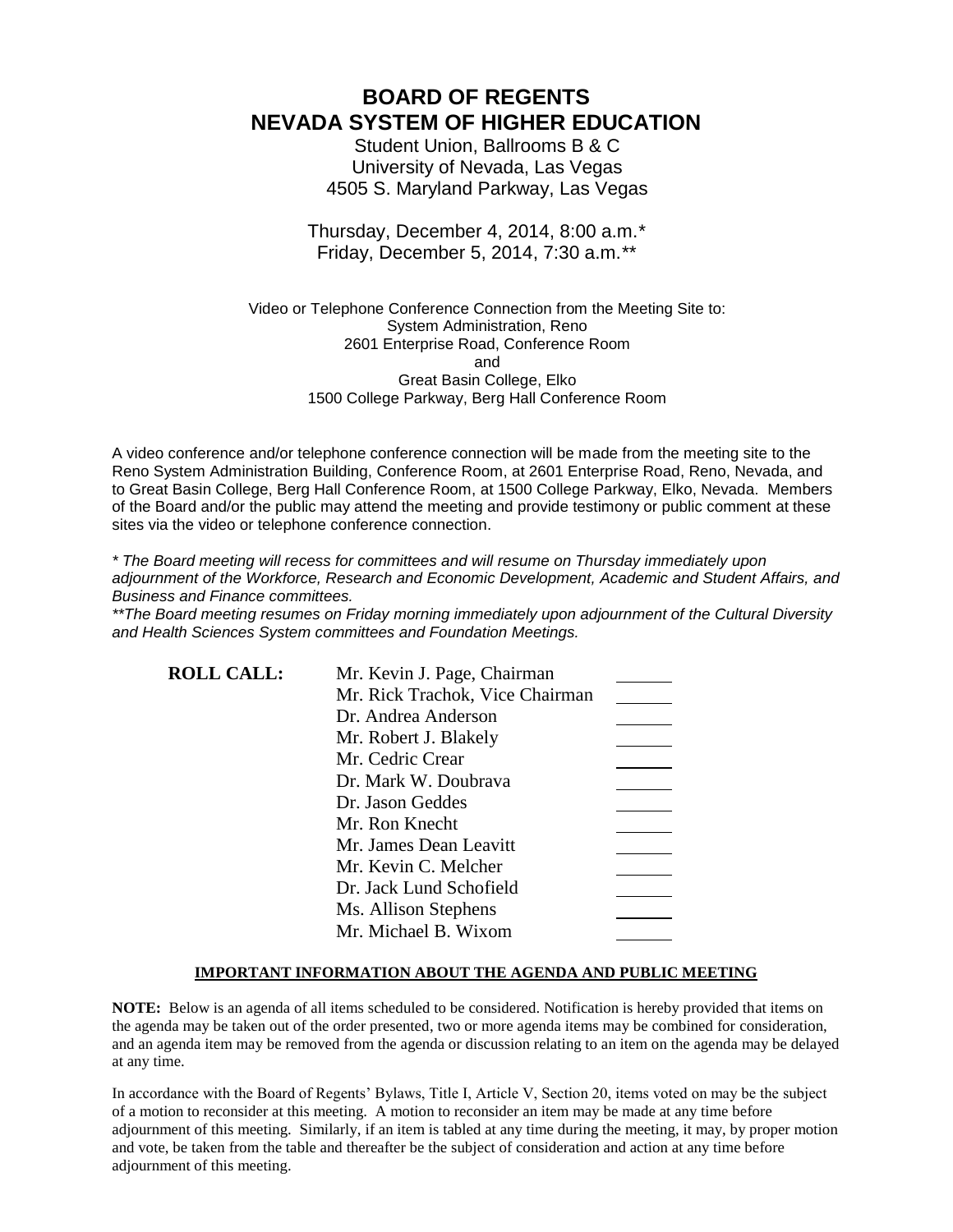The Board of Regents, at its regularly scheduled meetings, meets concurrently with its Committees (the Academic and Student Affairs Committee; the Audit Committee; the Business and Finance Committee; the Cultural Diversity Committee; the Health Sciences System Committee; the Investment and Facilities Committee; and the Workforce, Research and Economic Development Committee). The Board's Committee meetings take place in accordance with the agendas published for those Committees. Regents who are not members of the Committees may attend the Committee meetings and participate in the discussion of Committee agenda items. However, action items will only be voted on by the members of each Committee, unless a Regent is temporarily made a member of that Committee under Board of Regents' Bylaws, Title 1, Article VI, Section 6. The full Board of Regents will consider Committee action items in accordance with the Board of Regents' agenda published for the current or for a subsequent meeting.

In accordance with the Board of Regents' Bylaws, Title I, Article V, Section 13, a quorum may be gained by telephone hookup.

Some agenda items are noted as having accompanying reference material. Reference material may be accessed on the electronic version of the agenda by clicking the reference link associated with a particular item. The agenda and associated reference material may also be accessed on the Internet by visiting the Board of Regents' website at:

### <http://system.nevada.edu/Nshe/index.cfm/administration/board-of-regents/meeting-agendas/>

Many public libraries have publicly accessible computer terminals. Copies of the reference material and any additional support materials that are submitted to the Board of Regents' Office and then distributed to the members of the Board of Regents after the mailing of this agenda but before the meeting, will be made available as follows: 1. Copies of any such materials are available at the Board of Regents' Office at 2601 Enterprise Road, Reno, Nevada and the Board of Regents' Office at 4300 South Maryland Parkway, Las Vegas, Nevada. A copy may be requested by calling Patricia Rogers at (775) 784-4958; 2. Copies of any such materials will also be available at the meeting site.

Reasonable efforts will be made to assist and accommodate physically disabled persons attending the meeting. Please call the Board Office at (775) 784-4958 in advance so that arrangements may be made.

# **CALL TO ORDER – ROLL CALL**

# **PLEDGE OF ALLEGIANCE**

### **1. INTRODUCTIONS AND CAMPUS UPDATES INFORMATION ONLY**

Chairman Kevin J. Page will invite meeting participants to make introductions and will ask the presidents to provide campus-related updates on events that have occurred since the Board of Regents' last regular meeting.

*ESTIMATED TIME: 15 mins.*

## **2. INSTITUTIONAL STUDENT AND FACULTY INFORMATION ONLY PRESENTATIONS**

Chairman Kevin J. Page requests that the President of the host institution introduce one student and one faculty member to discuss a topic of the host President's choosing to highlight current programs or activities of the institution.

*ESTIMATED TIME: 15 mins.*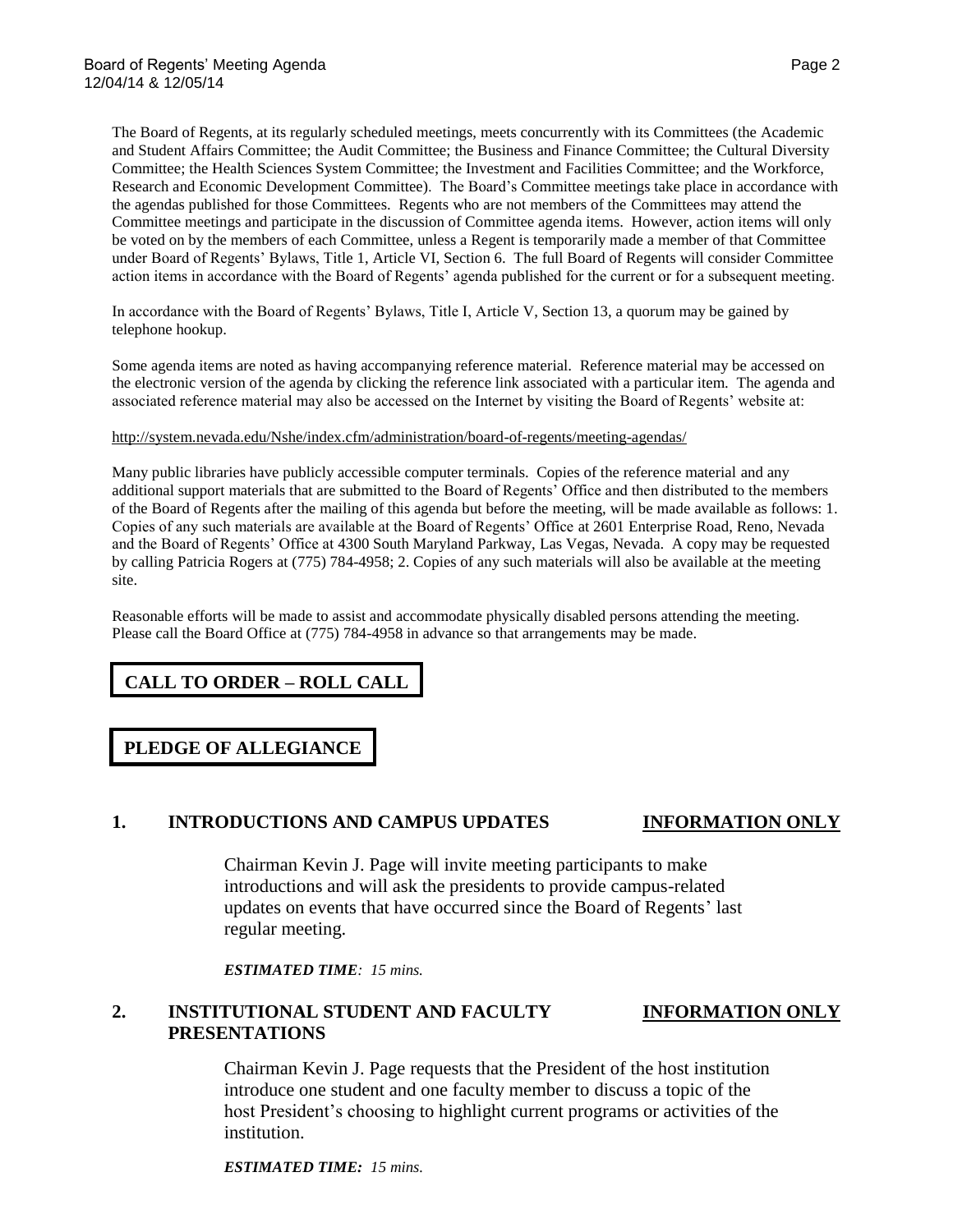### **COMMITTEE MEETINGS**

### **Thursday, September 4, 2014:**

Workforce, Research and Economic Development/ Academic and Student Affairs Committees, 8:30 a.m. *(Ballroom A)*  Business and Finance Committee, 8:30 a.m*. (Ballrooms B & C)*

Audit Committee, 3:30 p.m. *(Ballrooms B & C)*  Investment and Facilities Committee, 3:30 p.m. *(Ballrooms A)*

### **Friday, September 5, 2014:**

Cultural Diversity Committee, 7:30 a.m. *(Ballrooms B & C)* Health Sciences System Committee, 8:00 a.m. *(Ballroom A)*

### **3. REGENTS' WELCOME AND INTRODUCTIONS INFORMATION ONLY**

Members of the Board will be provided an opportunity to make introductions, welcome guests and to offer acknowledgements. Each Regent's remarks should be limited to three minutes.

*ESTIMATED TIME: 15 mins.*

### **4. PUBLIC COMMENT INFORMATION ONLY**

Public comment will be taken during this agenda item. No action may be taken on a matter raised under this item until the matter is included on an agenda as an item on which action may be taken. Comments will be limited to two minutes per person. Persons making comment will be asked to begin by stating their name for the record and to spell their last name. The Board Chair may elect to allow additional public comment on a specific agenda item when that agenda item is being considered.

In accordance with Attorney General Opinion No. 00-047, as restated in the Attorney General's Open Meeting Law Manual, the Board Chair may prohibit comment if the content of that comment is a topic that is not relevant to, or within the authority of, the Board of Regents, or if the content is willfully disruptive of the meeting by being irrelevant, repetitious, slanderous, offensive, inflammatory, irrational or amounting to personal attacks or interfering with the rights of other speakers.

*ESTIMATED TIME: 25 mins.*

## **5. CHAIR OF THE NEVADA STUDENT INFORMATION ONLY ALLIANCE REPORT**

The Chair of the Nevada Student Alliance will report to the Board concerning NSHE related issues or events of importance to the student body presidents.

*ESTIMATED TIME: 5 mins.*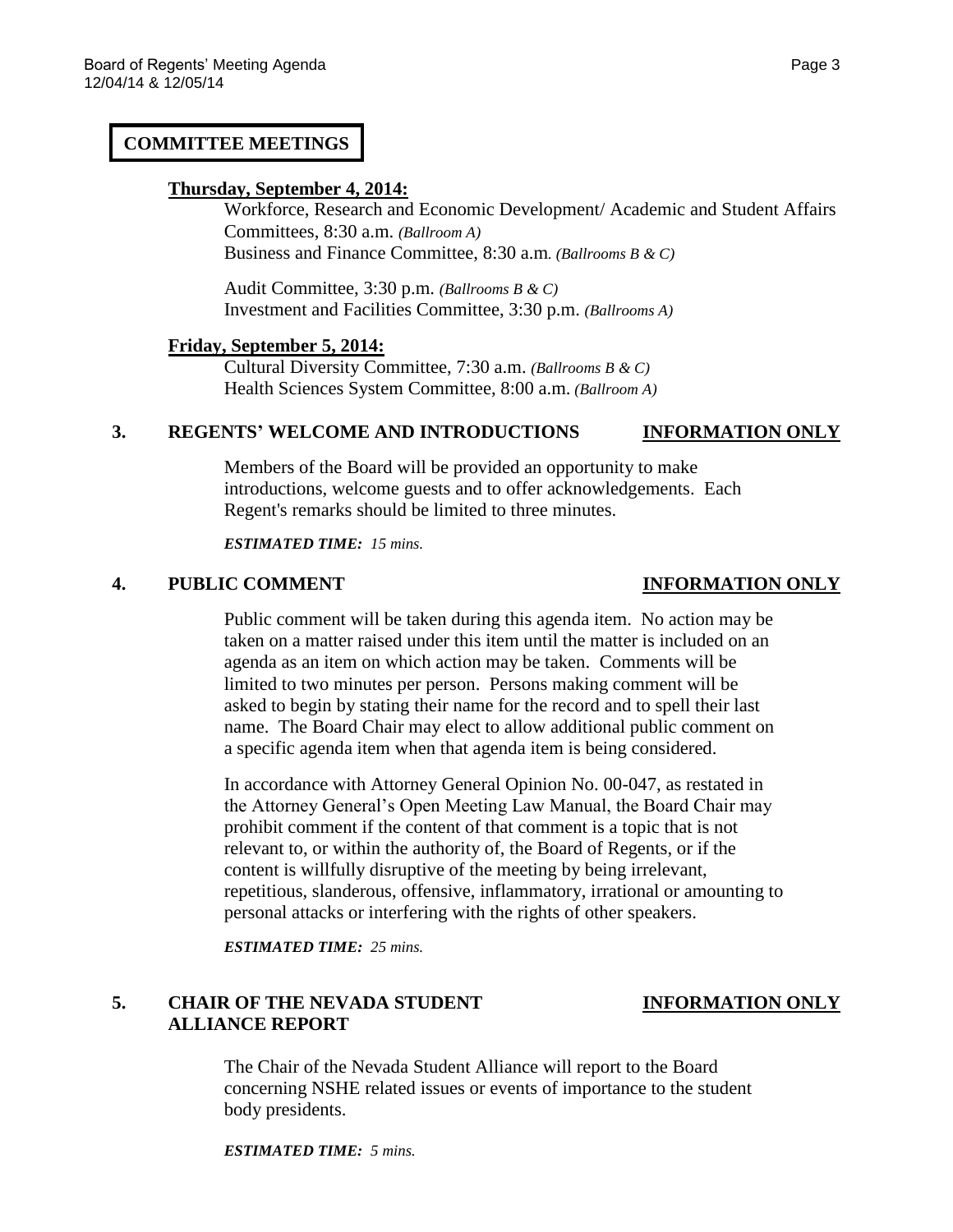### **6. CHAIR OF THE FACULTY SENATE INFORMATION ONLY CHAIRS REPORT**

The Chair of the Faculty Senate Chairs will report to the Board concerning

NSHE related issues or events of importance to the Faculty Senate.

*ESTIMATED TIME: 5 mins.*

### **7. CHANCELLOR'S REPORT INFORMATION ONLY**

Chancellor Daniel J. Klaich will report to the Board concerning ongoing planning activities and major projects within the NSHE. In addition, the Chancellor will invite Vice Chancellor for Government and Community Affairs, Dr. Constance Brooks, to report on current activities relating to system wide diversity efforts over the past calendar year.

*ESTIMATED TIME: 5 mins.*

### **8. REGENTS' REPORTS INFORMATION ONLY**

Members of the Board will be provided an opportunity to report on activities beyond regular responsibilities such as attendance at conferences, serving as liaison to public entities and participation in legislative, civic and community events. Each Regent's remarks should be limited to three minutes.

*ESTIMATED TIME: 15 mins.*

### **9. BOARD CHAIRMAN'S REPORT INFORMATION ONLY**

Chairman Kevin J. Page will discuss current NSHE events and his current activities as Board Chairman.

*ESTIMATED TIME: 5 mins.*

Consent items will be considered together and acted on in one motion unless an item is removed to be considered separately by the Board.

### **10. CONSENT ITEMS FOR POSSIBLE ACTION**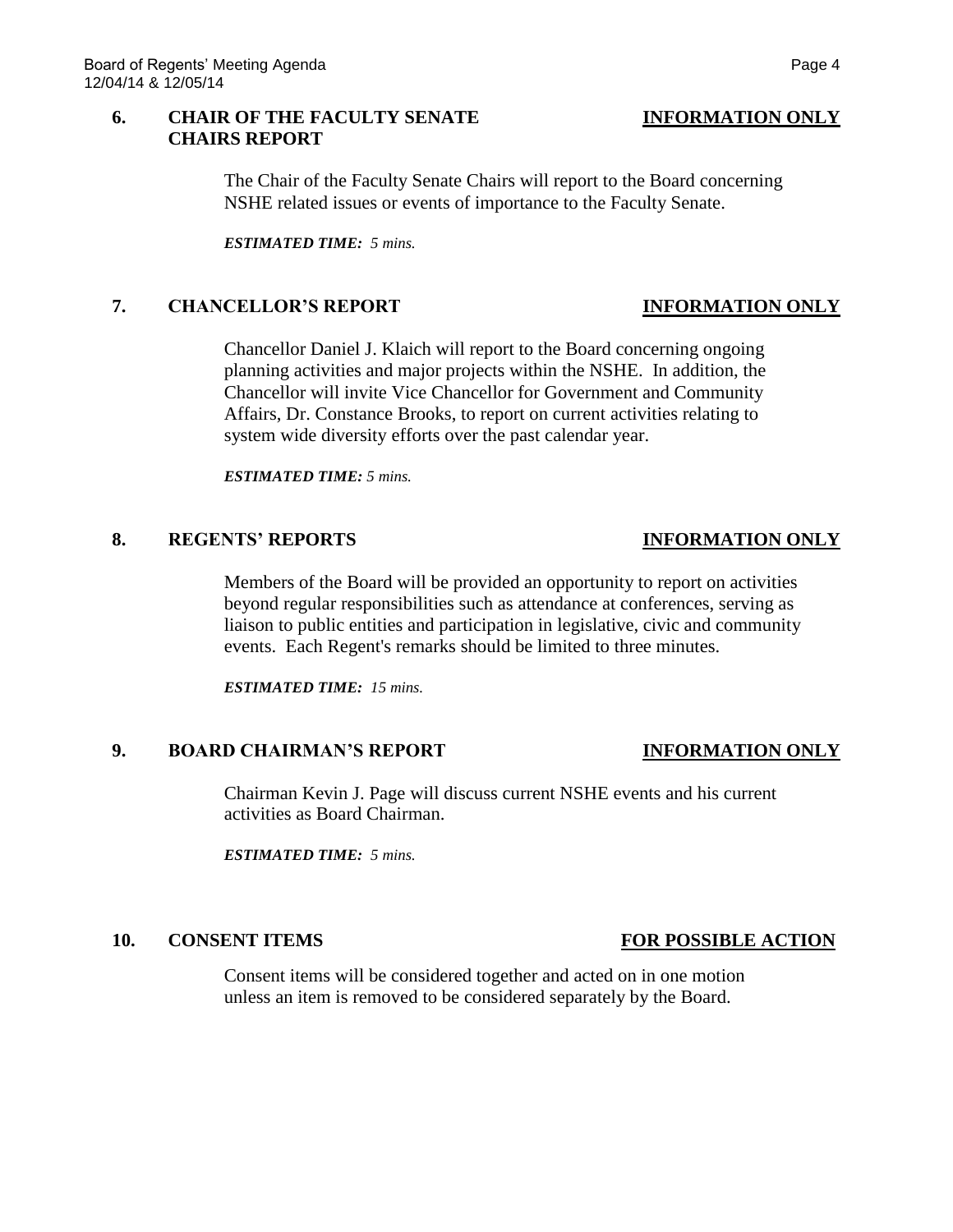### 10. Consent Items – *continued*

### **10a. MINUTES FOR POSSIBLE ACTION**

Request is made for approval of the following meeting minutes:

- $\triangleright$  August 1, 2014, Special Board of Regents' meeting *[\(Ref. BOR-10a1\)](http://system.nevada.edu/tasks/sites/Nshe/assets/File/BoardOfRegents/Agendas/2014/dec-mtgs/bor-refs/10a1.pdf)*
- $\triangleright$  August 22, 2014, Special Board of Regents' meeting *[\(Ref. BOR-10a2\)](http://system.nevada.edu/tasks/sites/Nshe/assets/File/BoardOfRegents/Agendas/2014/dec-mtgs/bor-refs/10a2.pdf)*
- $\triangleright$  September 4-5, 2014, Board of Regents' meeting *[\(Ref. BOR-10a3\)](http://system.nevada.edu/tasks/sites/Nshe/assets/File/BoardOfRegents/Agendas/2014/dec-mtgs/bor-refs/10a3.pdf)*

### **10b. NAMING OF D BUILDING, FOR POSSIBLE ACTION CSN**

President Michael D. Richards requests approval to name the "D Building" on the West Charleston campus the "Dr. Paul Meacham Building," in recognition of the first African American NSHE President and longest-serving President at the College of Southern Nevada (CSN) *Procedures and Guidelines*, Chapter 1, Section 2(2) and *Handbook* Title 4, Chapter 10, Sec. 25(3). *[\(Ref. BOR-10b\)](http://system.nevada.edu/tasks/sites/Nshe/assets/File/BoardOfRegents/Agendas/2014/dec-mtgs/bor-refs/10b.pdf)*

### **10c. RENAMING OF BUILDING, FOR POSSIBLE ACTION TMCC**

President Maria C. Sheehan requests approval to rename the current "High Tech Center at Redfield" and adopt the name "Health Science Center at Redfield" for the TMCC facilities located at the Redfield Campus. *Procedures and Guidelines*, Chapter 1, Section 2(2) and *Handbook* Title 4, Chapter 10, Sec. 25(3). *[\(Ref. BOR-10c\)](http://system.nevada.edu/tasks/sites/Nshe/assets/File/BoardOfRegents/Agendas/2014/dec-mtgs/bor-refs/10c.pdf)*

*Fiscal note: Costs will be incurred for building signs, campus maps and other appropriate signage.*

## **10d.** *HANDBOOK* **REVISION, FOR POSSIBLE ACTION CLARIFICATION OF GRANTS-IN-AID PROVISIONS**

Vice Chancellor for Academic and Student Affairs Crystal Abba requests a revision to Board policy to clarify consistent with current practice that in order for retired professional staff to be eligible for grant-in-aid, the individual must be age 55 or older at the time of retirement (*Title 4, Chapter 3, Section 12*). In addition, further amend this section to clarify that these provisions include emeritus professional staff, which is consistent with Title 4, Chapter 3, Section 43 of the *Handbook*. These clarifications align with existing practice. *[\(Ref. BOR-10d\)](http://system.nevada.edu/tasks/sites/Nshe/assets/File/BoardOfRegents/Agendas/2014/dec-mtgs/bor-refs/10d.pdf)*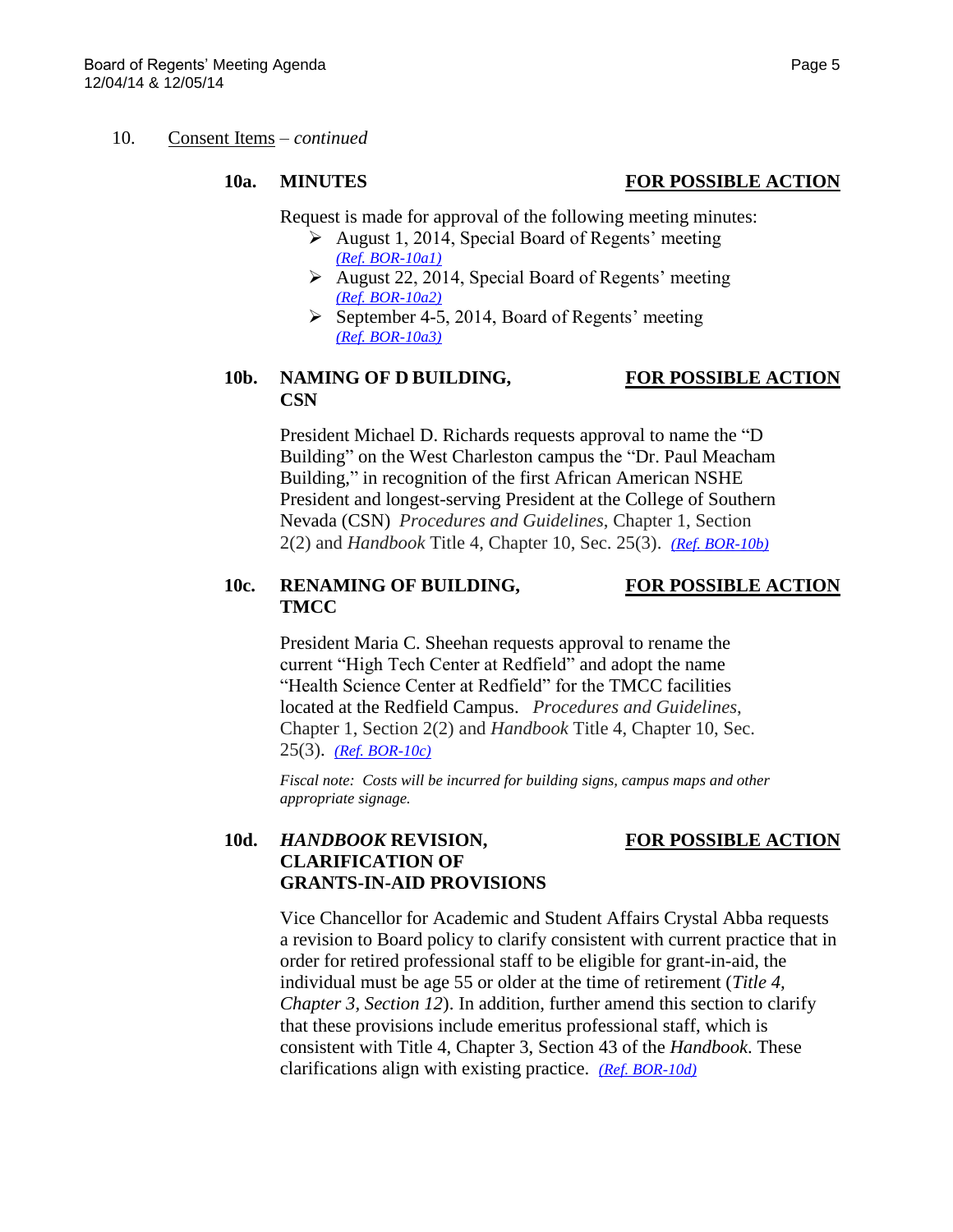### 10. Consent Items – *continued*

## **10e. GIFT OF ART - PERMANENT FOR POSSIBLE ACTION COLLECTION, UNR**

President Marc A. Johnson requests approval of the acceptance of an art collection gift from the Kohler Foundation to be placed in the permanent collection at the University of Nevada, Reno (*Title 4, Chapter 10, Section 9*). *[\(Ref. BOR-10e\)](http://system.nevada.edu/tasks/sites/Nshe/assets/File/BoardOfRegents/Agendas/2014/dec-mtgs/bor-refs/10e.pdf)*

# **10f. RINGLE FAMILY ENDOWED FOR POSSIBLE ACTION SCHOLARSHIP FUND FOR PULMONARY TECHNOLOGY**

Dr. Maria C. Sheehan requests Board approval, consistent with Board of Regents policy, Title 4, Chapter 10, Section 9, to accept a \$5,266 donation from the donor to establish the Ringle Family Endowed Scholarship Fund for Pulmonary Technology. The new Endowment will benefit students at Truckee Meadows Community College through scholarships. The donor has expressly requested for this Endowment account to be invested in, and managed by, the NSHE Endowment pool. *[\(Ref. BOR-10f\)](http://system.nevada.edu/tasks/sites/Nshe/assets/File/BoardOfRegents/Agendas/2014/dec-mtgs/bor-refs/10f.pdf)*

# **10g.** *HANDBOOK* **REVISION, FOR POSSIBLE ACTION ADMINISTRATIVE DATA**

Chancellor Klaich requests approval of *Handbook* language *(Title 4, Chapter 21)* requiring minimal customizations and consistent data to support the Board's efficiencies and outcomes of the iNtegrate 2 project. *[\(Ref. BOR-10g\)](http://system.nevada.edu/tasks/sites/Nshe/assets/File/BoardOfRegents/Agendas/2014/dec-mtgs/bor-refs/10g.pdf)*

## **10h. CODE REVISIONS REGARDING FOR POSSIBLE ACTION MEDICAL MARIJUANA ON NSHE PREMISES, NSHE**

At the September 4-5, 2014, Board meeting, Vice Chancellor for Legal Affairs Brooke Nielsen presented for the Board's approval a proposed *Handbook* Title 4, Chapter 1, new Section 32 - Policy on Possession and Use of Medical Marijuana. Two accompanying CODE clarifications, Title 2, Ch. 6, new Sec. 6.2.1(ee) and Title 2, Ch. 10, Sec. 10.2.1(t), were presented for information and first reading at that Board meeting. The Board approved the new Section 32 at the September meeting. Vice Chancellor Nielsen now presents for second reading and approval these corresponding CODE amendments which clarify that "medical marijuana" is included in the list of prohibitions in the employee and student disciplinary procedures. *[\(Ref. BOR-10h\)](http://system.nevada.edu/tasks/sites/Nshe/assets/File/BoardOfRegents/Agendas/2014/dec-mtgs/bor-refs/10h.pdf)*

*ESTIMATED TIME: 5 mins.*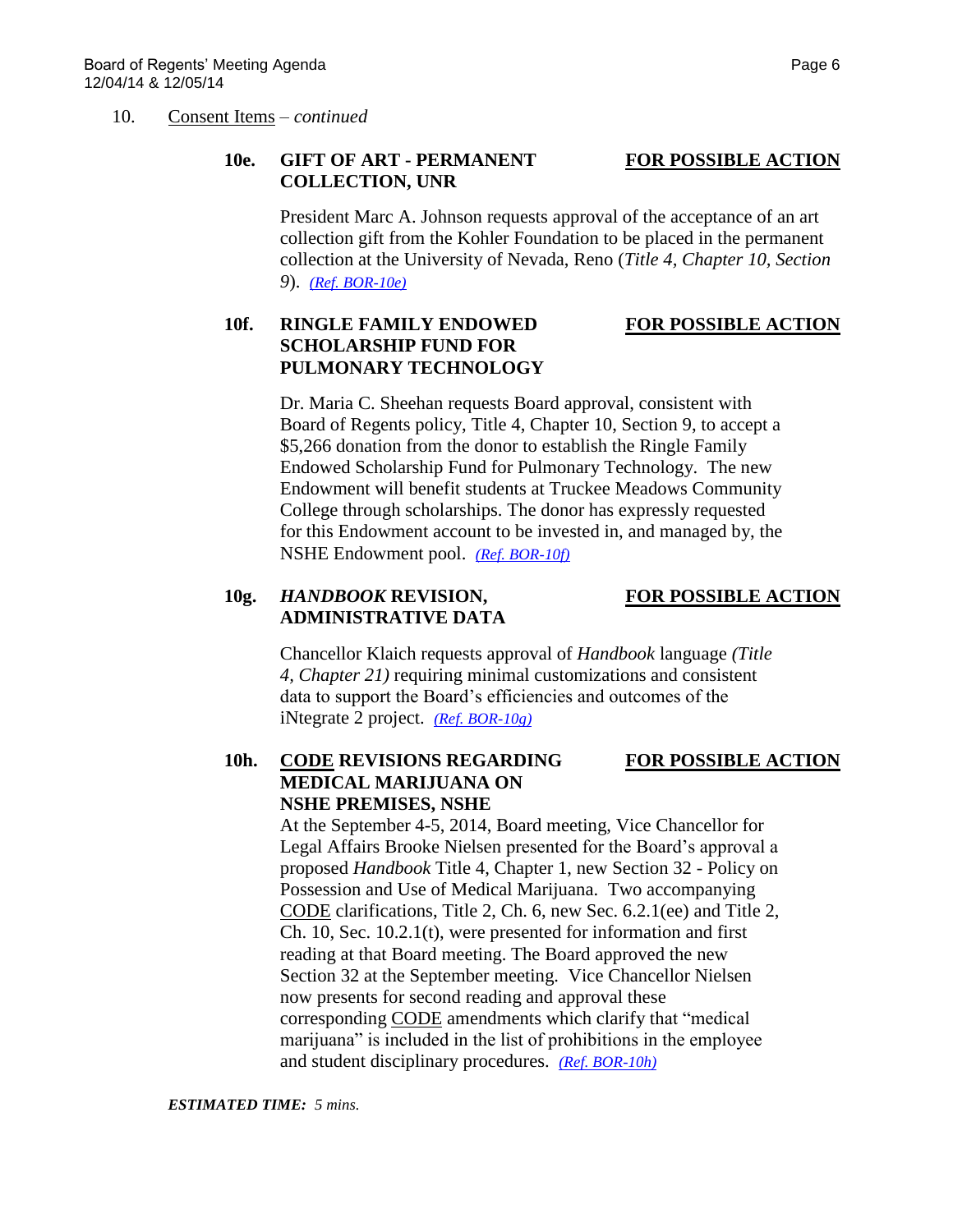### **11. REPORT AND RECOMMENDATIONS – FOR POSSIBLE ACTION PART-TIME INSTRUCTOR TASK FORCE,** *HANDBOOK* **REVISION, TEMPORARY PART-TIME INSTRUCTORS**

Vice Chancellor for Legal Affairs Brooke Nielsen and Vice Chancellor for Academic and Student Affairs Crystal Abba, co-chairs of the Chancellor's Part-Time Instructor Task Force, will present the report and recommendations of the Task Force. In addition, they will seek Board approval for a number of policy revisions recommended by the Task Force, including extending to temporary part-time instructors the flexibility of the use of the NSHE grantin-aid benefit at NSHE institutions where they are not teaching (as is the case for other faculty and professional staff); establishing policy on employment and working conditions for temporary part-time faculty, including opportunities to participate in the campus community and in shared governance; and clarifying related policy definitions where appropriate (*Title 4, Chapter 3, Sections 11-13, new Section 46)*. *[\(Ref. BOR-11\)](http://system.nevada.edu/tasks/sites/Nshe/assets/File/BoardOfRegents/Agendas/2014/dec-mtgs/bor-refs/11.pdf)*

*ESTIMATED TIME: 15 mins.*

## 12. *HANDBOOK* **REVISION, NEVADA <b>FOR POSSIBLE ACTION STATE BOARD OF EDUCATION 11TH GRADE COLLEGE AND CAREER READINESS ASSESSMENT**

Regent Kevin Melcher, member of the Nevada State Board of Education, and Vice Chancellor for Academic and Student Affairs Crystal Abba will present information on the work of the State Board of Education, including decisions made by the Board on end of course exams and the 11th grade college readiness assessment. The report will include information on how NSHE institutions are supporting the pipeline of science, technology, engineering and mathematics (STEM) students in K-12. In addition, Regents will consider for approval a policy proposal effective Fall 2016 that acknowledges the State Board of Education's selection of the ACT as the 11th grade college readiness assessment and how those scores will be utilized by NSHE institutions in exempting certain students from remediation. *[\(Ref. BOR-12\)](http://system.nevada.edu/tasks/sites/Nshe/assets/File/BoardOfRegents/Agendas/2014/dec-mtgs/bor-refs/12.pdf)*

*ESTIMATED TIME: 15 mins.*

# **13.** *PROCEDURES AND GUIDELINES MANUAL* **FOR POSSIBLE ACTION REVISIONS, DIFFERENTIAL FEES, SPECIAL COURSE FEES, NURSING PROGRAMS, UNR, NSC AND WNC**

UNR President Marc A. Johnson, NSC President Bart Patterson and WNC President Chester Burton request approval of the proposed revisions to the differential fees and special course fees for their respective institution's nursing programs. (*Procedures and Guidelines Manual Chapter 7, Section 9 & 11*). *[\(Ref. BOR-13\)](http://system.nevada.edu/tasks/sites/Nshe/assets/File/BoardOfRegents/Agendas/2014/dec-mtgs/bor-refs/13.pdf)*

*ESTIMATED TIME: 10 mins.*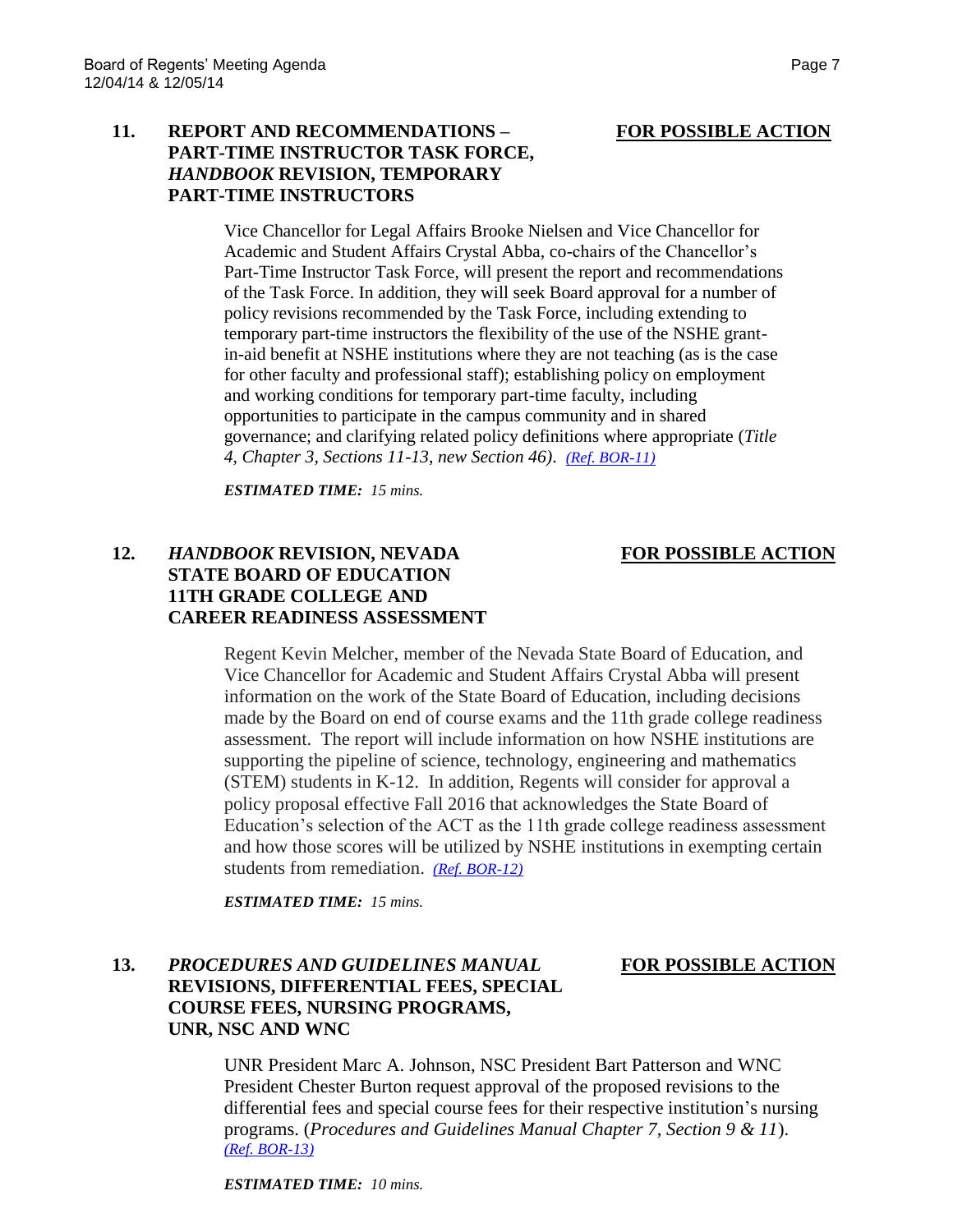## **14.** *HANDBOOK* **AND PROCEDURES FOR POSSIBLE ACTION AND GUIDELINES MANUAL REVISIONS, STUDENT FEES**

Vice Chancellor for Finance and Administration Vic Redding requests approval of proposed Procedures and Guideline Manual revisions addressing special fee and student fee changes for NSHE institutions, with fees to be effective 2015- 2016 (*Procedures and Guidelines Manual Chapter 7, Section 3*). *[\(Ref. BOR-14\)](http://system.nevada.edu/tasks/sites/Nshe/assets/File/BoardOfRegents/Agendas/2014/dec-mtgs/bor-refs/14.pdf)*

*FISCAL IMPACT: Special fees represent extraordinary costs associated with specific programs, services or summer registration. Special fee supported budgets that meet the reporting threshold of \$25,000 will be reported in the Self Supporting Budget report.*

*ESTIMATED TIME: 30 mins.*

**REVISED MISSION STATEMENT, UNR**

**AND** *HANDBOOK* **REVISION,** 

# **15. INSTITUTIONAL STRATEGIC PLAN FOR POSSIBLE ACTION**

# University of Nevada, Reno President Marc A. Johnson will present for the Board's approval the University of Nevada, Reno, 2015-2021 Institutional Strategic Plan and the revised University of Nevada, Reno, Mission Statement (*Title 4, Chapter 14, Section 3 and Section 4(2)). (Refs. BOR[-15a](http://system.nevada.edu/tasks/sites/Nshe/assets/File/BoardOfRegents/Agendas/2014/dec-mtgs/bor-refs/15a.pdf) and [15b\)](http://system.nevada.edu/tasks/sites/Nshe/assets/File/BoardOfRegents/Agendas/2014/dec-mtgs/bor-refs/15b.pdf)*

*ESTIMATED TIME: 30 mins.*

## **16. INSTITUTIONAL CAMPUS FOR POSSIBLE ACTION MASTER PLAN, UNR**

University of Nevada, Reno President Marc A. Johnson will present for the Board's approval the 2015-2024 University of Nevada, Reno, Campus Master Plan (*Title 4, Chapter 14, Section 1; Procedures and Guidelines Manual Chapter 1, Section 2(3)). (Refs. BOR[-16a](http://system.nevada.edu/tasks/sites/Nshe/assets/File/BoardOfRegents/Agendas/2014/dec-mtgs/bor-refs/16a.pdf) an[d 16b\)](http://system.nevada.edu/tasks/sites/Nshe/assets/File/BoardOfRegents/Agendas/2014/dec-mtgs/bor-refs/16b.pdf)*

*ESTIMATED TIME: 30 mins.*

## 17. **PERSONNEL SESSION, FOR POSSIBLE ACTION UNR PRESIDENT MARC A. JOHNSON**

Chancellor Daniel J. Klaich, with the consent of University of Nevada, Reno President Marc A. Johnson, received Board approval at the September 4-5, 2014, Board of Regents' meeting for a waiver of the existing requirement under *Procedures and Guidelines Manual* Chapter 2, Section 2, subsection 2 in connection with President Johnson's periodic presidential evaluation. The existing requirements provide for a periodic presidential evaluation process conducted by a Regents' Evaluation Committee appointed by the Board Chair in consultation with the Chancellor and assisted by an Evaluation Consultant. Pursuant to the Board-approved waiver, the Chancellor adopted a modified process and appointed an evaluation committee which reported to the Chancellor, who in turn will report to the Board.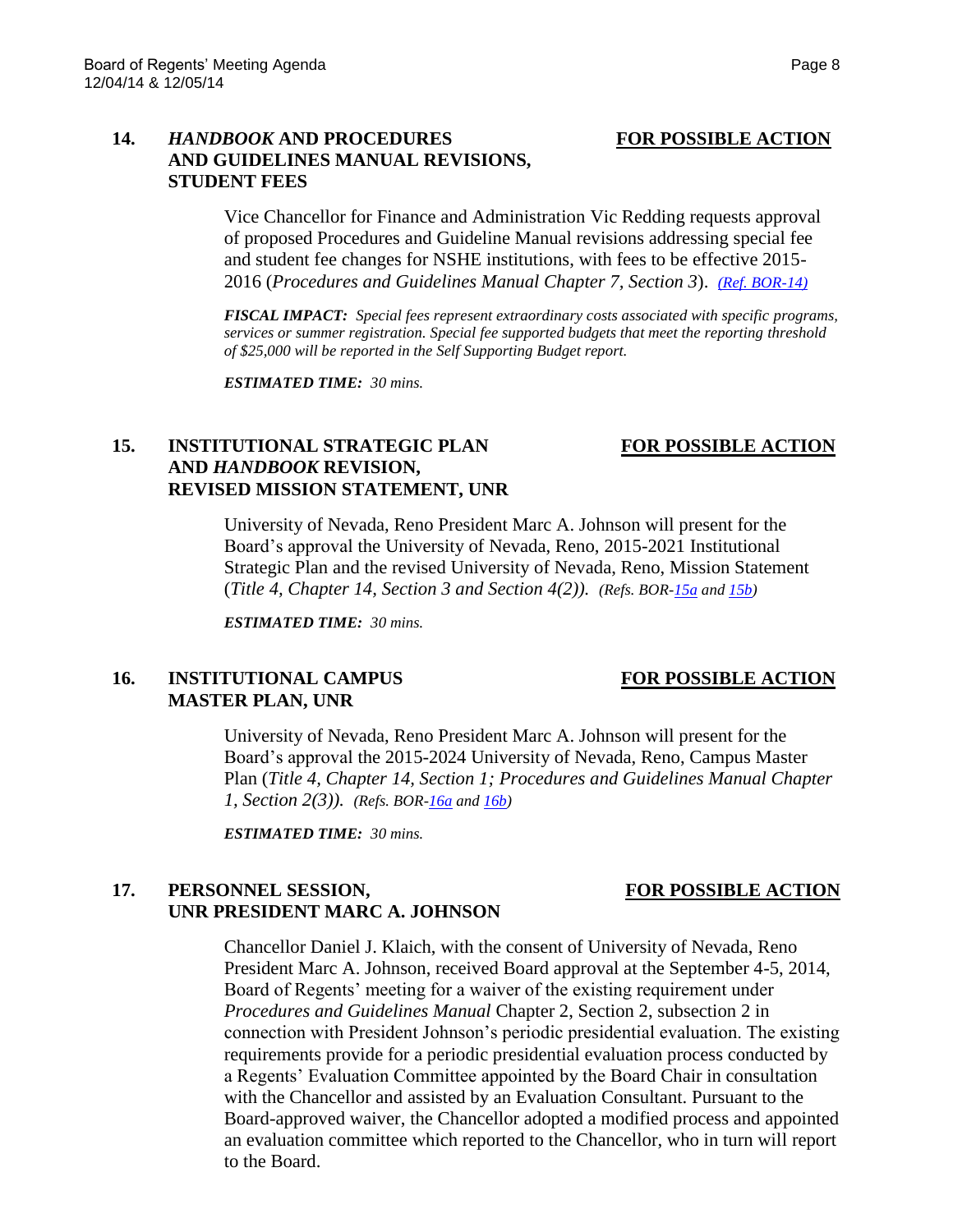### 17. Personnel Session, UNR President Marc A. Johnson – *continued*

In accordance with the modified process, the Chancellor's periodic presidential evaluation report of UNR President Marc A. Johnson, along with President Johnson's self-evaluation, will be presented to the Board of Regents. The Board may discuss the self-evaluation and report, as well as any other matters pertaining to President Johnson's performance as specified in NRS 241.033 including competence, alleged misconduct, character and mental or physical health. In compliance with the provisions of Nevada Revised Statutes 241.033, the Board may take action, which may include, but is not limited to, giving direction regarding the President's role, performance of his duties and responsibilities to the Board and his management of the University of Nevada, Reno and matters related thereto.

The Chancellor will present his observations regarding how the modified periodic presidential evaluation process worked. The Board may discuss possible revisions to the existing evaluation process for consideration at a future meeting of the Board *(Procedures and Guidelines Manual Chapter 2, Section 2).*

*ESTIMATED TIME: 30 mins.*

## 18. **PRESIDENTIAL CONTRACT, UNR** FOR POSSIBLE ACTION

Pursuant to NRS 241.033, the Board may take administrative action to determine whether to offer a new contract to UNR President Mark A. Johnson, including a determination of the employment terms and conditions *(Procedures and Guidelines Manual Chapter 2, Section 2(13)).*

*FISCAL IMPACT: Depending on action taken by the Board, this item could result in a fiscal cost in excess of \$25,000 per fiscal year.*

*ESTIMATED TIME: 5 mins.*

# **19. BIENNIAL BUDGET UPDATE FOR POSSIBLE ACTION**

Vice Chancellor for Finance and Administration Vic Redding will provide the Board with an update on the 2015-17 Biennial Budget Process and NSHE's Operating and Capital Improvement Program request. Board approval will be requested for budget related revisions necessitated by events that occurred subsequent to the Board's August 22, 2014, approval of the biennial budget request and the NSHE's Operating and Capital Improvement Program request. *[\(Ref. BOR-19\)](http://system.nevada.edu/tasks/sites/Nshe/assets/File/BoardOfRegents/Agendas/2014/dec-mtgs/bor-refs/19.pdf)*

*ESTIMATED TIME: 10 mins.*

# **20. RESOLUTION OF APPRECIATION FOR POSSIBLE ACTION MAYOR ROBERT CASHELL**

The Board will consider for approval a Resolution of Appreciation for former Board of Regents Chairman and Reno Mayor Robert Allen "Bob" Cashell in recognition of his esteemed public service.

*ESTIMATED TIME: 5 mins.*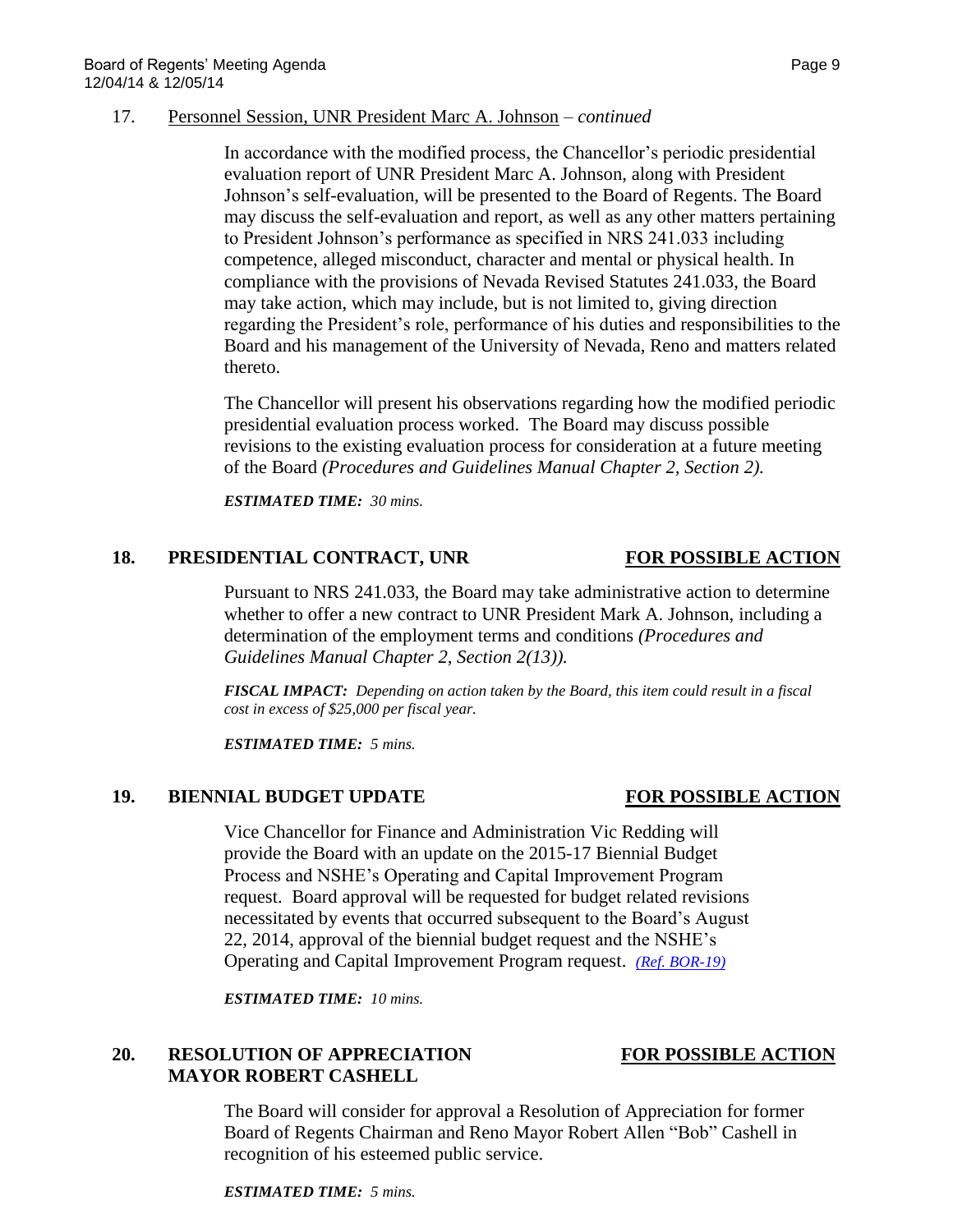## **UNLV FOUNDATION MEETING** Thursday, December 4, 2014, approximately 3:20 p.m.

Sitting as members of the corporation of the UNLV Foundation, the Board will review a presentation from the Foundation*. Please refer to the specific Foundation agenda for description of action items and complete reference materials and report.*

*ESTIMATED TIME: 10 mins.*

# **FOUNDATION MEETINGS** Friday, December 5, 2014, approximately 9:00 a.m.

Sitting as members of the corporation of the respective institution foundations, the Board will review presentations from the institution Foundations. *Please refer to the specific Foundation agendas for description of action items and complete reference materials and/or reports.*

*Order of Presentation: UNR, WNC, TMCC, NSC, GBC, DRI RESEARCH PARKS, LTD., DRI RESEARCH and CSN.* 

*ESTIMATED TIME: 1 hr. 10 mins.*

### **21. PUBLIC COMMENT:** Friday, September 5, 2014 **INFORMATION ONLY**

*(approximately 10:10 a.m.)*

Public comment will be taken during this agenda item. No action may be taken on a matter raised under this item until the matter is included on an agenda as an item on which action may be taken. Comments will be limited to two minutes per person. Persons making comment will be asked to begin by stating their name for the record and to spell their last name. The Board Chair may elect to allow additional public comment on a specific agenda item when that agenda item is being considered.

In accordance with Attorney General Opinion No. 00-047, as restated in the Attorney General's Open Meeting Law Manual, the Board Chair may prohibit comment if the content of that comment is a topic that is not relevant to, or within the authority of, the Board of Regents, or if the content is willfully disruptive of the meeting by being irrelevant, repetitious, slanderous, offensive, inflammatory, irrational or amounting to personal attacks or interfering with the rights of other speakers.

*ESTIMATED TIME: 20 mins.*

### **22. INSTITUTIONAL STRATEGIC PLAN, NSC FOR POSSIBLE ACTION**

Nevada State College President Bart Patterson and Provost Erika Beck will present for approval the 2015-2020 Nevada State College Strategic Plan *(Title 4, Chapter 14, Section 3). (Refs. BOR[-22a,](http://system.nevada.edu/tasks/sites/Nshe/assets/File/BoardOfRegents/Agendas/2014/dec-mtgs/bor-refs/22a.pdf) an[d 22b\)](http://system.nevada.edu/tasks/sites/Nshe/assets/File/BoardOfRegents/Agendas/2014/dec-mtgs/bor-refs/22b.pdf)*

*ESTIMATED TIME: 30 mins.*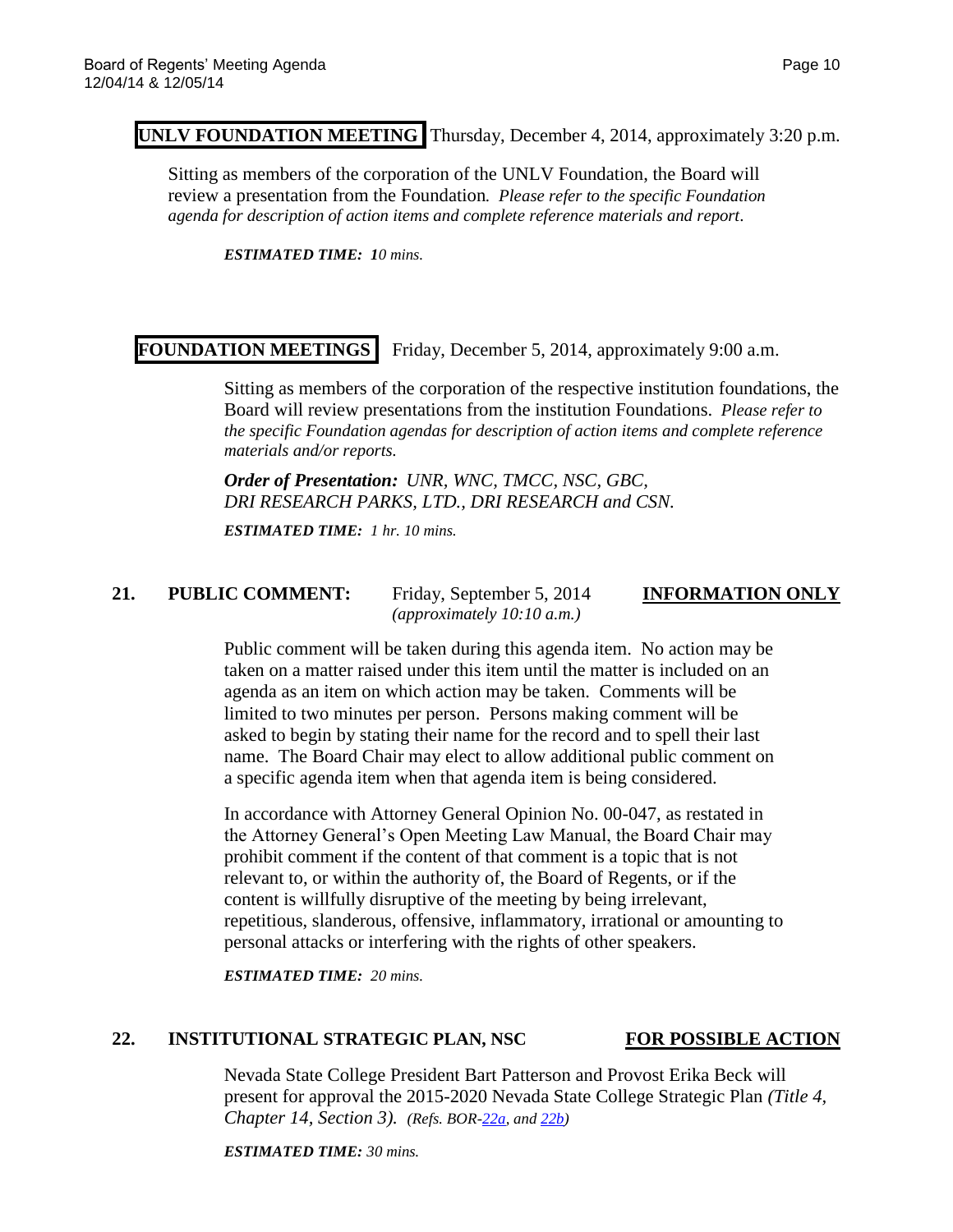### 23. **PERSONNEL SESSION, NSC** FOR POSSIBLE ACTION **PRESIDENT BART PATTERSON**

The periodic presidential evaluation report of Nevada State College President Bart Patterson, along with President Patterson's self-evaluation, will be presented to the Board of Regents. The Board may discuss the self-evaluation and report, as well as any other matters pertaining to President Patterson's performance as specified in NRS 241.033 including competence, alleged misconduct, character and mental or physical health. In compliance with the provisions of NRS 241.033, the Board may take action, which may include, but is not limited to, giving direction regarding the President's role, performance of his duties and responsibilities to the Board and his management of Nevada State College and matters related thereto*(Procedures and Guidelines Manual Chapter 2, Section 2).*

*ESTIMATED TIME: 30 mins.*

## **24. PRESIDENTIAL CONTRACT, NSC FOR POSSIBLE ACTION**

Pursuant to NRS 241.033, the Board may take administrative action to determine whether to offer a new contract to NSC President Bart Patterson, including a determination of the employment terms and conditions *(Procedures and Guidelines Manual Chapter 2, Section 2(13)).*

*FISCAL IMPACT: Depending on action taken by the Board, this item could result in a fiscal cost in excess of \$25,000 per fiscal year.*

*ESTIMATED TIME: 5 mins.*

## **25.** *HANDBOOK* **REVISION INFORMATION ONLY STANDING COMMITTEES**

The Board will consider a proposed amendment to *Handbook* Title 1, Article VI, Section 3 to establish the Community College Committee as a standing committee of the Board. Additionally, the Board will consider a corresponding amendment to Section 3 to combine the Academic and Student Affairs and the Workforce, Research and Economic Development standing committees into the Academic, Research and Student Affairs Committee to conform the provisions relating to the standing committees to reflect the new standing committee charge. This is the first reading of a proposed Bylaw revision. Final approval by the Board may be requested at its March 5-6 2015, meeting. *[\(Ref. BOR-25\)](http://system.nevada.edu/tasks/sites/Nshe/assets/File/BoardOfRegents/Agendas/2014/dec-mtgs/bor-refs/25.pdf)*

*ESTIMATED TIME: 25 mins.*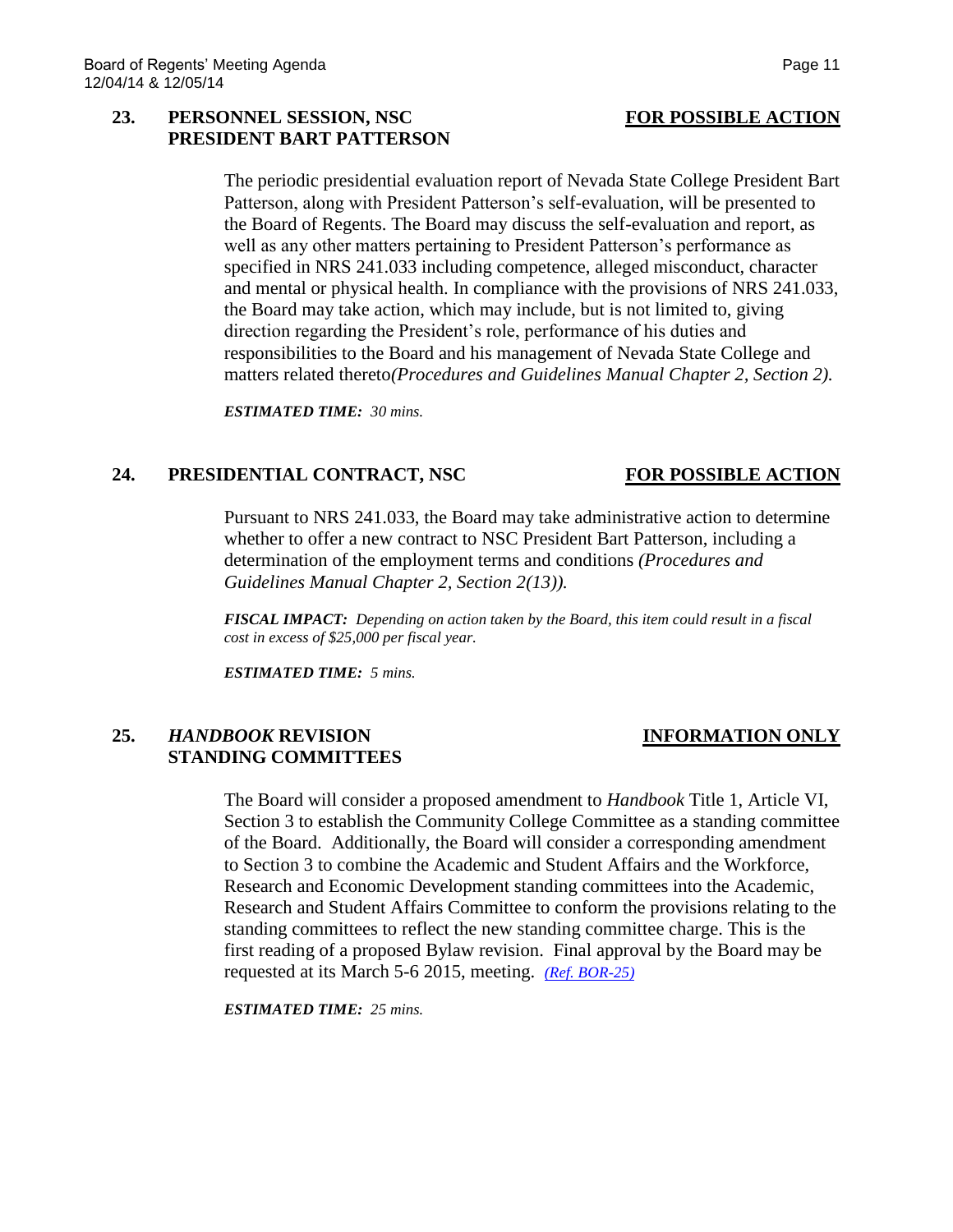# **COMMITTEE REPORTS**

*ESTIMATED TIME: 30 mins.*

*NOTE: Please refer to the specific committee agenda for complete reference materials and/or reports.*

## **26. ACADEMIC AND STUDENT AFFAIRS FOR POSSIBLE ACTION COMMITTEE**

Chair Jason Geddes will present for Board approval a report on the Academic and Student Affairs Committee meeting held on December 4, 2014, and Board action may be requested on the following:

- $\triangleright$  Minutes The Committee considered for approval the minutes from the September 4, 2014, meeting. *[\(Ref. ASA-2\)](http://system.nevada.edu/tasks/sites/Nshe/assets/File/BoardOfRegents/Agendas/2014/dec-mtgs/asa-refs/ASA-2.pdf)*
- $\triangleright$  NSC New Major, BS in Mathematics The Committee considered for approval a Bachelor of Science in Mathematics designed for students who want to pursue a career in teaching or industry, or pursue a graduate degree in a variety of fields. *[\(Ref. ASA-3\)](http://system.nevada.edu/tasks/sites/Nshe/assets/File/BoardOfRegents/Agendas/2014/dec-mtgs/asa-refs/ASA-3.pdf)*
- $\triangleright$  UNLV New Degree, PhD in Criminology and Criminal Justice The Committee considered for approval a Doctor of Philosophy in Criminology and Criminal Justice. *[\(Ref. ASA-4\)](http://system.nevada.edu/tasks/sites/Nshe/assets/File/BoardOfRegents/Agendas/2014/dec-mtgs/asa-refs/ASA-4.pdf)*
- *Handbook* Revision, Fee Waiver for Active Duty Military The Committee considered for approval an amendment to Board policy concerning fee waivers for certain active duty military authorizing institutions to waive certain fees. *(Title 4, Chapter 17, new Section 14)*. *[\(Ref. ASA-6\)](http://system.nevada.edu/tasks/sites/Nshe/assets/File/BoardOfRegents/Agendas/2014/dec-mtgs/asa-refs/ASA-6.pdf)*
- *Handbook* Revision, Regents' Awards The Committee considered for approval a revision to Board policy concerning the Regents' Awards for Creative Activities, Rising Researcher and Teaching. Creating certain additional awards and expanding eligibility for certain awards. *(Title 4, Chapter 1, Sections 16-18)*. *[\(Ref. ASA-7\)](http://system.nevada.edu/tasks/sites/Nshe/assets/File/BoardOfRegents/Agendas/2014/dec-mtgs/asa-refs/ASA-7.pdf)*
- NSHE Planning Report/ Academic Master Plans The Committee considered for approval the 2015-2019 Planning Report that highlights the strategic objectives for the next four years for each NSHE institution, including foreseeable plans for new academic programs, student services and research initiatives. *[\(Ref. ASA-8\)](http://system.nevada.edu/tasks/sites/Nshe/assets/File/BoardOfRegents/Agendas/2014/dec-mtgs/asa-refs/ASA-8.pdf)*

# **27. WORKFORCE, RESEARCH AND ECONOMIC FOR POSSIBLE ACTION DEVELOPMENT COMMITTEE**

Chair Jason Geddes will present for Board approval a report on the Workforce, Research and Economic Development Committee meeting held on December 4, 2014, and Board action may be requested on the following:

 $\triangleright$  Minutes – The Committee considered for approval the minutes from the September 4, 2014, meeting. *[\(Ref. WRED-2\)](http://system.nevada.edu/tasks/sites/Nshe/assets/File/BoardOfRegents/Agendas/2014/dec-mtgs/wred-refs/WRED-2.pdf)*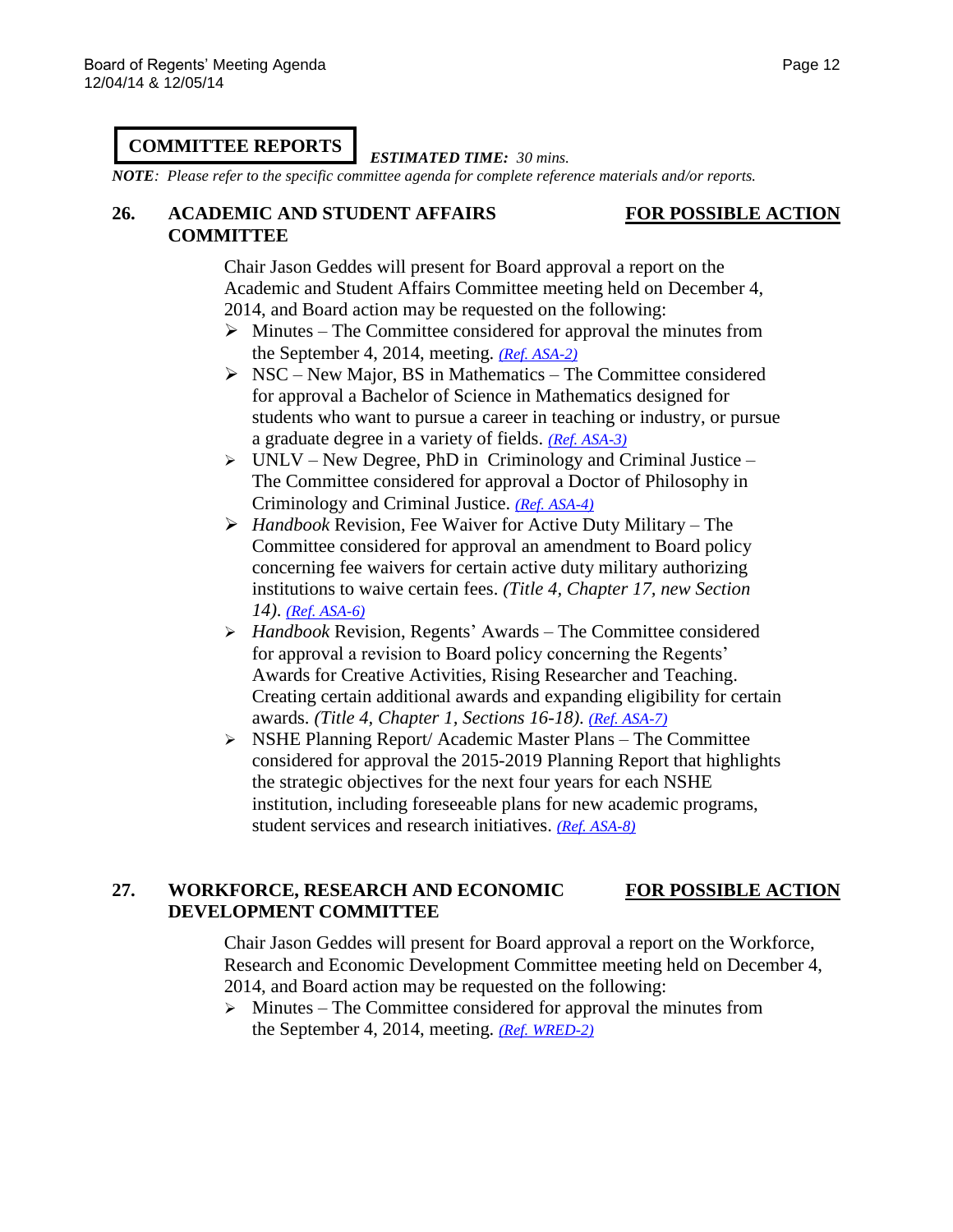### **28. BUSINESS AND FINANCE COMMITTEE FOR POSSIBLE ACTION**

Chair Michael B. Wixom will present for Board approval a report on the Business and Finance Committee meeting held on December 4, 2014, and Board action may be requested on the following:

- $\triangleright$  Minutes The Committee considered for approval the minutes from the September 4, 2014, meeting minutes. *[\(Ref. BF-2a\)](http://system.nevada.edu/tasks/sites/Nshe/assets/File/BoardOfRegents/Agendas/2014/dec-mtgs/bf-refs/BF-2a.pdf)*
- Fiscal Year 2013-2014 NSHE State Operating Budget to Actual Comparison – The Committee considered for approval acceptance of the report for the NSHE. *(Ref. [BF-2b\(1\)](http://system.nevada.edu/tasks/sites/Nshe/assets/File/BoardOfRegents/Agendas/2014/dec-mtgs/bf-refs/BF-2b(1).pdf) & Ref. [BF-2b\(2\)\)](http://system.nevada.edu/tasks/sites/Nshe/assets/File/BoardOfRegents/Agendas/2014/dec-mtgs/bf-refs/BF-2b(2).pdf)*
- Fiscal Year 2013-2014 State Accountability Report **–** Board of Regents' Approved Budget to Actual – The Committee considered for approval acceptance of the report. *(Ref. [BF-2c\(1\)](http://system.nevada.edu/tasks/sites/Nshe/assets/File/BoardOfRegents/Agendas/2014/dec-mtgs/bf-refs/BF-2c(1).pdf) & Ref. [BF-2c\(2\)\)](http://system.nevada.edu/tasks/sites/Nshe/assets/File/BoardOfRegents/Agendas/2014/dec-mtgs/bf-refs/BF-2c(2).pdf)*
- Fiscal Year 2013-2014 NSHE Self**-**Supporting Budget to Actual Comparison – The Committee considered for approval acceptance of the report of the Fiscal Year 2013-14 Self-Supporting Budget to Actual Comparison for the NSHE. *(Ref. [BF-2d\(1\)](http://system.nevada.edu/tasks/sites/Nshe/assets/File/BoardOfRegents/Agendas/2014/dec-mtgs/bf-refs/BF-2d(1).pdf) & Ref. [BF-2d\(2\)\)](http://system.nevada.edu/tasks/sites/Nshe/assets/File/BoardOfRegents/Agendas/2014/dec-mtgs/bf-refs/BF-2d(2).pdf)*
- First Quarter Fiscal Year 2014-2015 Budget Transfers, State Supported or Self**-**Supporting Operating Budgets – The Committee considered for approval acceptance of the report of the first quarter Fiscal Year 2014-2015 budget transfers of State Supported or Self-Supporting Operating Budget funds between functions. There were no transfers between functions for the first quarter.
- First Quarter Fiscal Year 2014-2015 NSHE All Funds Report The Committee considered for approval acceptance of the first quarter Fiscal Year 2014-2015 All Funds report for the NSHE. *[\(Ref. BF-2f\(1\)](http://system.nevada.edu/tasks/sites/Nshe/assets/File/BoardOfRegents/Agendas/2014/dec-mtgs/bf-refs/BF-2f(1).pdf) & [Ref. BF-2f\(2\)\)](http://system.nevada.edu/tasks/sites/Nshe/assets/File/BoardOfRegents/Agendas/2014/dec-mtgs/bf-refs/BF-2f(2).pdf)*
- $\triangleright$  Student Association Reports The Committee considered for approval acceptance of the NSHE Student Association reports for Fiscal Year 2013-2014. *[\(Ref. BF-2g\(1\)](http://system.nevada.edu/tasks/sites/Nshe/assets/File/BoardOfRegents/Agendas/2014/dec-mtgs/bf-refs/BF-2g(1).pdf) [& Ref. BF-2g\(2\)\)](http://system.nevada.edu/tasks/sites/Nshe/assets/File/BoardOfRegents/Agendas/2014/dec-mtgs/bf-refs/BF-2g(2).pdf)*
- $\geq$  Slot Tax Bond, Series 2015A Resolution The Committee considered for approval an updated Bond resolution authorizing the issuance of State of Nevada General Obligation (Limited Tax) University System Project Bonds (Revenue Supported), Series 2015A (previously Series 2014F), on behalf and in the name of the State of Nevada, in cooperation with the State Treasurer for construction and financing costs as authorized in Assembly Bill 501 (Chapter 514, *Statues of Nevada, 2013*) and Assembly Bill 335 (Chapter 507, *Statues of Nevada, 2013*). *[\(Ref. BF-2h\)](http://system.nevada.edu/tasks/sites/Nshe/assets/File/BoardOfRegents/Agendas/2014/dec-mtgs/bf-refs/BF-2h.pdf)*
- Additional Student Fee Revenues **-** State Operating Budget The Committee considered for approval the expenditure of excess student registration fee revenues for the purpose of funding additional adjunct faculty costs and to seek legislative Interim Finance Committee authorization to expend any additional student fee revenues, not utilized for adjunct faculty, within the State Supported Operating Budget for Fiscal Year 2014-2015. *[\(Ref. BF-4\)](http://system.nevada.edu/tasks/sites/Nshe/assets/File/BoardOfRegents/Agendas/2014/dec-mtgs/bf-refs/BF-4.pdf)*
- Financing Plans and University Revenue Bond Resolution for UNLV Thomas and Mack, UNR Mackay Stadium, and Bond and Note Refunding – The Committee considered for approval financing plans for the Thomas and Mack Center project (UNLV) and Mackay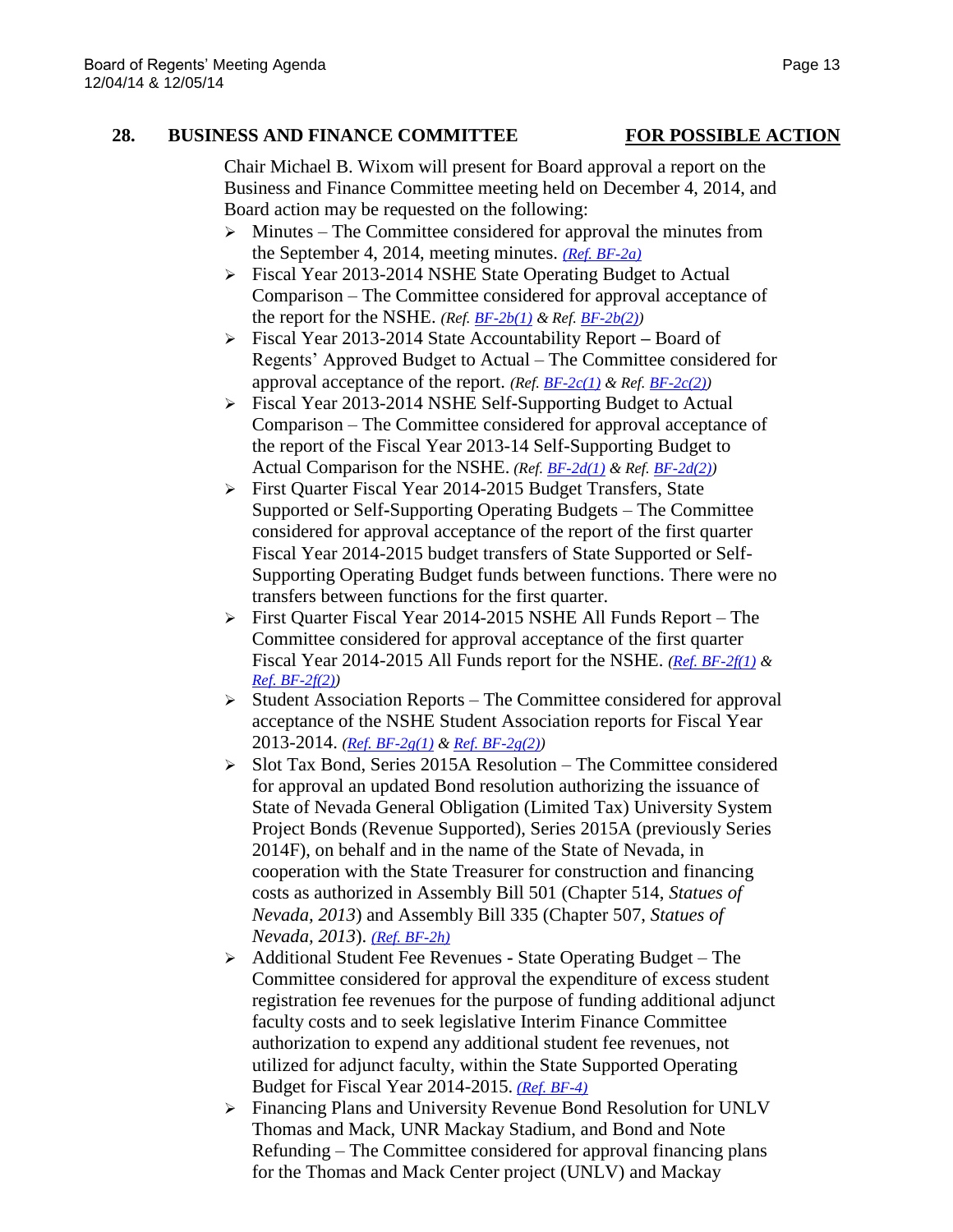### 28. Business and Finance Committee – *continued*

Stadium Project (UNR); approval of a resolution authorizing the issuance of University Revenue Bonds, Series 2015A and 2015B in the combined maximum principal amount of \$78.725 million for UNR project financing not to exceed \$12 million; UNLV project financing not to exceed \$13.7 million; and bond and note refunding not to exceed \$53.025 million. *[\(Ref. BF-5\)](http://system.nevada.edu/tasks/sites/Nshe/assets/File/BoardOfRegents/Agendas/2014/dec-mtgs/bf-refs/BF-5.pdf)*

 *HANDBOOK* Revision, Emergency Alert System – The Committee considered for approval an amendment to Board policy concerning emergency alert systems requiring institutions to establish an opt-out emergency alert notification system. *(Title 4, Chapter 1, new Section 33)*. *[\(Ref. BF-7\)](http://system.nevada.edu/tasks/sites/Nshe/assets/File/BoardOfRegents/Agendas/2014/dec-mtgs/bf-refs/BF-7.pdf)*

# **29. AUDIT COMMITTEE FOR POSSIBLE ACTION**

Chair Andrea Anderson will present for Board approval a report on the Audit Committee meeting held on December 4, 2014, and Board action may be requested on the following:

- $\triangleright$  Minutes The Committee considered for approval the minutes from the September 4, 2014, meeting. *[\(Ref. A-2a\)](http://system.nevada.edu/tasks/sites/Nshe/assets/File/BoardOfRegents/Agendas/2014/dec-mtgs/audit-refs/A-2a.pdf)*
	- $\triangleright$  Internal Audit Follow-up Reports The Committee considered for approval acceptance of the following internal audit follow-up reports:
		- $\checkmark$  Department of Parking and Transportation Services, UNR. *[\(Ref. A-2b\)](http://system.nevada.edu/tasks/sites/Nshe/assets/File/BoardOfRegents/Agendas/2014/dec-mtgs/audit-refs/A-2b.pdf)*
		- Housing, UNR. *[\(Ref. A-2c\)](http://system.nevada.edu/tasks/sites/Nshe/assets/File/BoardOfRegents/Agendas/2014/dec-mtgs/audit-refs/A-2c.pdf)*
		- Continuing Education, UNLV. *[\(Ref. A-2d\)](http://system.nevada.edu/tasks/sites/Nshe/assets/File/BoardOfRegents/Agendas/2014/dec-mtgs/audit-refs/A-2d.pdf)*
		- $\checkmark$  School of Dental Medicine Residency Determinations, UNLV. *[\(Ref. A-2e\)](http://system.nevada.edu/tasks/sites/Nshe/assets/File/BoardOfRegents/Agendas/2014/dec-mtgs/audit-refs/A-2e.pdf)*
		- Boyd School of Law Residency Determinations, UNLV. *[\(Ref. A-2f\)](http://system.nevada.edu/tasks/sites/Nshe/assets/File/BoardOfRegents/Agendas/2014/dec-mtgs/audit-refs/A-2f.pdf)*
		- Account Balance Analysis, NSHE System Office. *[\(Ref. A-2g\)](http://system.nevada.edu/tasks/sites/Nshe/assets/File/BoardOfRegents/Agendas/2014/dec-mtgs/audit-refs/A-2g.pdf)*
		- Student Financial Aid, NSC. *[\(Ref. A-2h\)](http://system.nevada.edu/tasks/sites/Nshe/assets/File/BoardOfRegents/Agendas/2014/dec-mtgs/audit-refs/A-2h.pdf)*
		- Student Government Association, TMCC. *[\(Ref. A-2i\)](http://system.nevada.edu/tasks/sites/Nshe/assets/File/BoardOfRegents/Agendas/2014/dec-mtgs/audit-refs/A-2i.pdf)*
		- PeopleSoft Security, WNC. *[\(Ref. A-2j\)](http://system.nevada.edu/tasks/sites/Nshe/assets/File/BoardOfRegents/Agendas/2014/dec-mtgs/audit-refs/A-2j.pdf)*
		- PeopleSoft Security, GBC. *[\(Ref. A-2k\)](http://system.nevada.edu/tasks/sites/Nshe/assets/File/BoardOfRegents/Agendas/2014/dec-mtgs/audit-refs/A-2k.pdf)*
- *HANDBOOK* Revision, Internal Audit Department Charter; Director of Internal Audit Position Description, NSHE – The Committee considered for approval acceptance of the revisions to the Internal Audit Department Charter and to the position description for the Internal Audit Director. *(Ref. [A-2l\)](http://system.nevada.edu/tasks/sites/Nshe/assets/File/BoardOfRegents/Agendas/2014/dec-mtgs/audit-refs/A-2l.pdf)*
- $\triangleright$  Communications with Those Charged with Governance, NSHE The Committee considered for approval a report on Communications with Those Charged with Governance for the Nevada System of Higher Education for the year ended June 30, 2014. *[\(Ref. A-3\)](http://system.nevada.edu/tasks/sites/Nshe/assets/File/BoardOfRegents/Agendas/2014/dec-mtgs/audit-refs/A-3.pdf)*
- OMB Circular A-133 Audit Report Financial Statements, NSHE The Committee considered for approval the NSHE Office of Management and Budget (OMB) A-133 Audit Report and Financial Statements for the year ended June 30, 2014. *[\(Ref. A-4\)](http://system.nevada.edu/tasks/sites/Nshe/assets/File/BoardOfRegents/Agendas/2014/dec-mtgs/audit-refs/A-4.pdf)*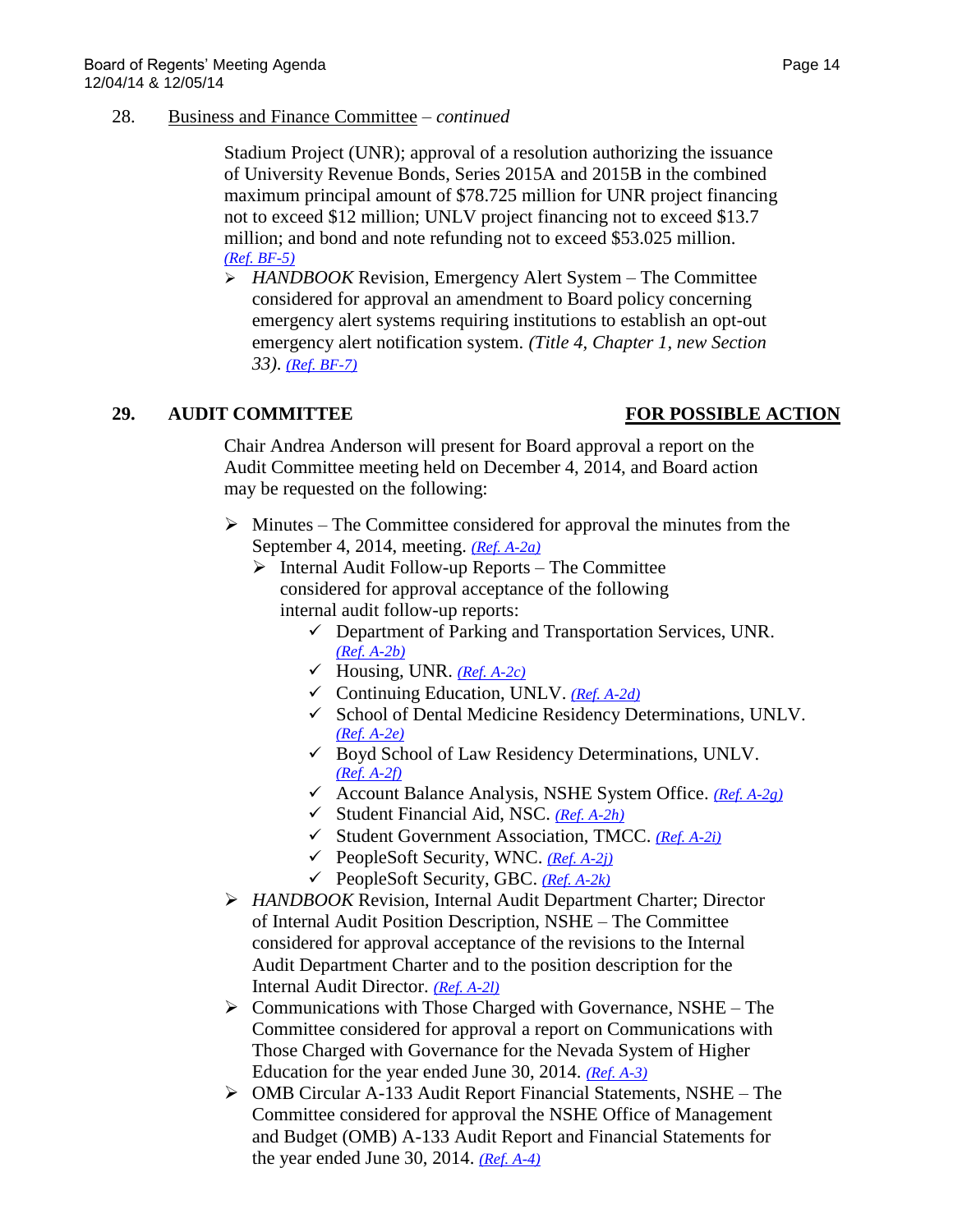### 29. Audit Committee – *continued*

- Communications with Those Charged with Governance, UNSOM Integrated Clinical Services, Inc. – The Committee considered for approval a report on Communications with Those Charged with Governance for the UNSOM Integrated Clinical Services, Inc. for the year ended June 30, 2014. *[\(Ref. A-5\)](http://system.nevada.edu/tasks/sites/Nshe/assets/File/BoardOfRegents/Agendas/2014/dec-mtgs/audit-refs/A-5.pdf)*
- OMB Circular A-133 Audit Report and Financial Statements, UNSOM Integrated Clinical Services, Inc. – The Committee considered for approval the UNSOM Integrated Clinical Services, Inc. Office of Management and Budget (OMB) A-133 Audit Report and Financial Statements for the year ended June 30, 2014. *[\(Ref. A-6\)](http://system.nevada.edu/tasks/sites/Nshe/assets/File/BoardOfRegents/Agendas/2014/dec-mtgs/audit-refs/A-6.pdf)*
- Internal Control Matters, UNSOM Integrated Clinical Services, Inc. The Committee considered for approval the UNSOM Integrated Clinical Services, Inc. Report on Internal Control Matters for the year ended June 30, 2014. *[\(Ref. A-7\)](http://system.nevada.edu/tasks/sites/Nshe/assets/File/BoardOfRegents/Agendas/2014/dec-mtgs/audit-refs/A-7.pdf)*
- $\triangleright$  PeopleSoft Security, UNR The Committee considered for approval the report and institutional response to the UNR PeopleSoft Security audit for the period December 1, 2013, through April 30, 2014. The Committee discussed the audit findings and recommendations and may recommend specific action to the Board of Regents or the Chancellor to address the findings and recommendations. *[\(Ref. A-8\)](http://system.nevada.edu/tasks/sites/Nshe/assets/File/BoardOfRegents/Agendas/2014/dec-mtgs/audit-refs/A-8.pdf)*
- $\triangleright$  Host, UNLV The Committee considered for approval the report and institutional response to the UNLV Host audit for the period January 1, 2013, through March 31, 2014. The Committee discussed the audit findings and recommendations and may recommend specific action to the Board of Regents or the Chancellor to address the findings and recommendations. *[\(Ref. A-9\)](http://system.nevada.edu/tasks/sites/Nshe/assets/File/BoardOfRegents/Agendas/2014/dec-mtgs/audit-refs/A-9.pdf)*
- $\triangleright$  Presidential Exit, UNLV The Committee considered for approval the report and institutional response to the UNLV Presidential Exit audit for the period July 1, 2012, through January 31, 2014. The Committee discussed the audit findings and recommendations and may recommend specific action to the Board of Regents or the Chancellor to address the findings and recommendations. *[\(Ref. A-10\)](http://system.nevada.edu/tasks/sites/Nshe/assets/File/BoardOfRegents/Agendas/2014/dec-mtgs/audit-refs/A-10.pdf)*
- $\triangleright$  Intercollegiate Athletics, WNC The Committee considered for approval the report and institutional response to the WNC Intercollegiate Athletics audit for the period July 1, 2012, through March 31, 2014. The Committee discussed the audit findings and recommendations and may recommend specific action to the Board of Regents or the Chancellor to address the findings and recommendations. *[\(Ref. A-11\)](http://system.nevada.edu/tasks/sites/Nshe/assets/File/BoardOfRegents/Agendas/2014/dec-mtgs/audit-refs/A-11.pdf)*
- $\triangleright$  Mark H. Dawson Child and Family Center, GBC The Committee considered for approval the report and institutional response to the GBC Mark H. Dawson Child and Family Center audit for the period July 1, 2013, through June 30, 2014. The Committee discussed the audit findings and recommendations and may recommend specific action to the Board of Regents or the Chancellor to address the findings and recommendations. *[\(Ref. A-12\)](http://system.nevada.edu/tasks/sites/Nshe/assets/File/BoardOfRegents/Agendas/2014/dec-mtgs/audit-refs/A-12.pdf)*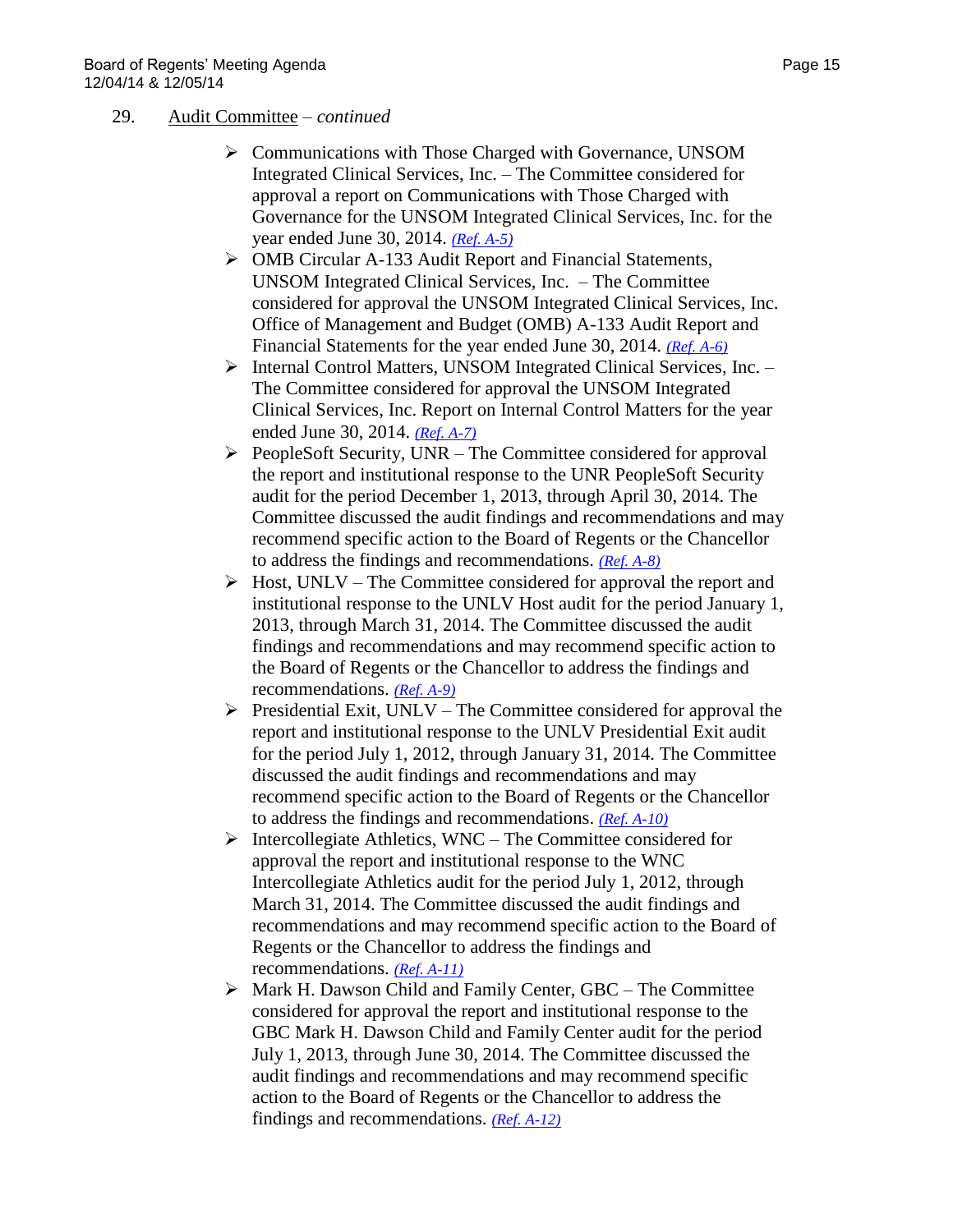## **30. INVESTMENT AND FACILITIES COMMITTEE FOR POSSIBLE ACTION**

Chair Kevin C. Melcher will present for Board approval a report on the Investment and Facilities Committee meeting held on December 4, 2014, and Board action may be requested on the following:

- $\triangleright$  Minutes The Committee considered for approval the minutes from the September 4, 2014, meeting. *[\(Ref. IF-2a\)](http://system.nevada.edu/tasks/sites/Nshe/assets/File/BoardOfRegents/Agendas/2014/dec-mtgs/if-refs/IF-2a.pdf)*
- Easement at Main Station Field Laboratory, UNR The Committee considered for approval: 1) granting easements at the University of Nevada, Reno, Main Station Field Laboratory for NV Energy and AT&T; and 2) the related Purchase and Sale Agreement with RTC for said easements for the appraised value of \$7,850. *[\(Ref. IF-2b\)](http://system.nevada.edu/tasks/sites/Nshe/assets/File/BoardOfRegents/Agendas/2014/dec-mtgs/if-refs/IF-2b.pdf)*
- ▶ Resolution Authority, Salie of Real Property APN #021-030-07, Washoe County, Reno, UNR – The Committee considered for approval the sale to the Regional Transportation Commission 3.58 acres of real property described as APN #021-030-07 Washoe County, Nevada for \$20,000, and approval of a resolution authorizing the Chancellor, or his designee, to execute the sale and all associated documents. *[\(Ref. IF-2c\)](http://system.nevada.edu/tasks/sites/Nshe/assets/File/BoardOfRegents/Agendas/2014/dec-mtgs/if-refs/IF-2c.pdf)*
- > Termination of the Lease Agreement for 145 College Drive, Reno, UNR – The Committee considered for approval the termination of the Lease Agreement for 145 College Drive, Reno, Nevada between T.S.T.H., LLC and the Board of Regents. *[\(Ref. IF-2d\)](http://system.nevada.edu/tasks/sites/Nshe/assets/File/BoardOfRegents/Agendas/2014/dec-mtgs/if-refs/IF-2d.pdf)*
- Memorandum of Understanding (MOU) for Development of Proposed Student Housing, UNLV – The Committee considered for approval the MOU with University Park, LLC, an affiliate of the Midby Companies, regarding a proposal to collaborate with UNLV on a project to develop and operate student housing at what is currently known as the University Park Apartments. *[\(Ref. IF-3\)](http://system.nevada.edu/tasks/sites/Nshe/assets/File/BoardOfRegents/Agendas/2014/dec-mtgs/if-refs/IF-3.pdf)*
- $\triangleright$  Purchase and Sale Agreement for 1325 E. Harmon Avenue, Las Vegas, UNLV – The Committee considered for approval the purchase, on the terms and conditions outlined in the Letter of Intent between UNLV and the seller of the property located at 1325 E. Harmon Avenue, Las Vegas, Nevada and requested the Chancellor be given authorization to finalize, approve and execute the Purchase and Sale Agreement to the extent it is consistent with the Letter of Intent, and to give final approval to any related due diligence items, including, but not limited to, the appraisal, physical inspection of the Property, Phase I Environmental Site Assessment, and ALTA Survey after consultation with the Chair of the Investment and Facilities Committee. The Committee also considered for approval the request the Chancellor be granted authority to execute any ancillary documents, including but not limited to, all required agreements, conveyances, easements and rights-of-way deemed necessary and appropriate to implement the purchase of the Property, after consultation with the Chair of the Investment and Facilities Committee. *[\(Ref. IF-4\)](http://system.nevada.edu/tasks/sites/Nshe/assets/File/BoardOfRegents/Agendas/2014/dec-mtgs/if-refs/IF-4.pdf)*
- Mackay Stadium Improvement Project, UNR The Committee considered for approval the Mackay Stadium Improvement Project. *[\(Ref. IF-5\)](http://system.nevada.edu/tasks/sites/Nshe/assets/File/BoardOfRegents/Agendas/2014/dec-mtgs/if-refs/IF-5.pdf)*
- UNSOM Lease with Option to Purchase 1701 W. Charleston Blvd, Las Vegas, NV, UNR – The Committee considered for approval the lease of approximately 58,000 square feet at 1701 W. Charleston Blvd,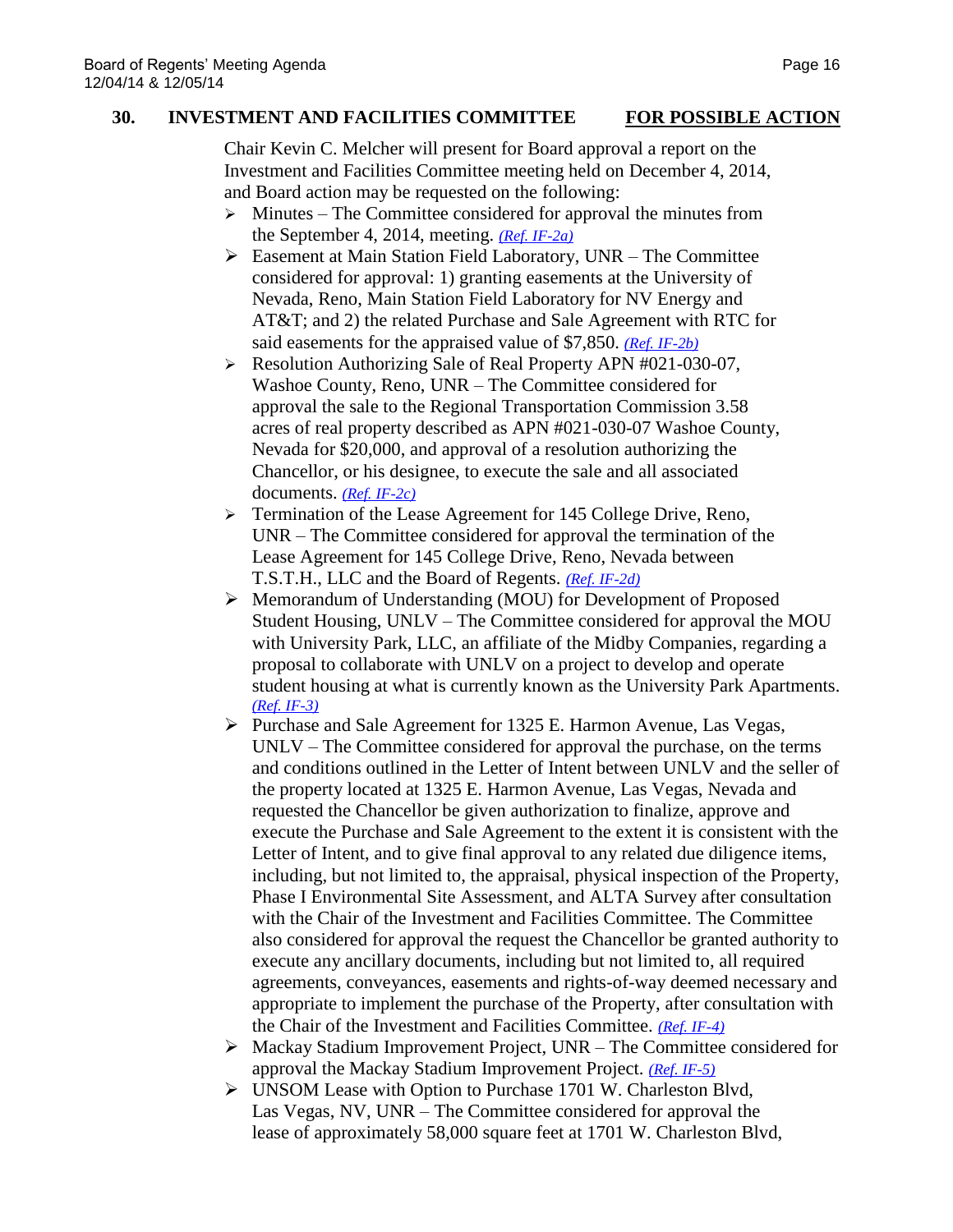30. Investment and Facilities Committee – *continued*

Las Vegas, NV, for a term of eight years and eight months, with an additional five year renewal option and an option to purchase. *[\(Ref. IF-6\)](http://system.nevada.edu/tasks/sites/Nshe/assets/File/BoardOfRegents/Agendas/2014/dec-mtgs/if-refs/IF-6.pdf)*

- Asset Allocation Investment Returns and Manager Recommendations – The Committee considered for approval action based on the Cambridge Associates report and recommendations, including making recommendations to the Board to change the asset allocation, fund managers and/or strategic ranges for the pooled funds.
- $\triangleright$  Endowment Fund Distribution The Committee considered for approval revisions to the policy on distributions from the Endowment Fund, including the net 5.0 per cent spending rate/management fee. *(Refs. [IF-9a](http://system.nevada.edu/tasks/sites/Nshe/assets/File/BoardOfRegents/Agendas/2014/dec-mtgs/if-refs/IF-9a.pdf) and [IF-9b\)](http://system.nevada.edu/tasks/sites/Nshe/assets/File/BoardOfRegents/Agendas/2014/dec-mtgs/if-refs/IF-9b.pdf)*
- $\triangleright$  Endowment Management Models The Committee considered for approval direction to staff regarding use of alternative endowment management models for consideration at a future meeting. *[\(Ref. IF-10\)](http://system.nevada.edu/tasks/sites/Nshe/assets/File/BoardOfRegents/Agendas/2014/dec-mtgs/if-refs/IF-10.pdf)*
- University Gateway Project Implementing Agreements, UNLV The Committee considered for approval 1) Lease Agreement, 2) Project Development Agreement, 3) Reciprocal Easement Agreement (REA), and 4) Master Plan Declaration of Covenants, Conditions and Restrictions for the UNLV Midtown Corridor. These documents concern the proposed University Gateway Project, a mixed use retail, housing, parking garage and office space redevelopment on the east side of Maryland Parkway across from UNLV (across from the Greenspun Hall and south of University Road). *[\(Ref. IF-11\)](http://system.nevada.edu/tasks/sites/Nshe/assets/File/BoardOfRegents/Agendas/2014/dec-mtgs/if-refs/IF-11.pdf)*

### **31. CULTURAL DIVERSITY COMMITTEE FOR POSSIBLE ACTION**

Chair Cedric Crear will present for Board approval a report on the Cultural Diversity Committee meeting held on December 5, 2014, and Board action may be requested on the following:

 $\triangleright$  Minutes – The Committee considered for approval the minutes from the September 5, 2014, meeting. *[\(Ref. CD-2\)](http://system.nevada.edu/tasks/sites/Nshe/assets/File/BoardOfRegents/Agendas/2014/dec-mtgs/cd-refs/CD-2.pdf)*

# **32. HEALTH SCIENCES SYSTEM COMMITTEE FOR POSSIBLE ACTION**

Chair James Dean Leavitt will present for Board approval a report on the Health Sciences System Committee meetings held on December 5, 2014, and Board action may be requested on the following:

 $\triangleright$  Minutes – The Committee considered for approval the minutes from the September 5, 2014, meeting. *[\(Ref. HSS-2\)](http://system.nevada.edu/tasks/sites/Nshe/assets/File/BoardOfRegents/Agendas/2014/dec-mtgs/hss-refs/HSS-2.pdf)*

### **33. ad hoc PERFORMANCE POOL COMMITTEE FOR POSSIBLE ACTION**

Chair Michael B. Wixom will present for Board approval a report on the ad hoc Performance Pool Committee meeting held on November 3, 2014, and Board action may be requested on the following:

 $\triangleright$  NSHE Performance Pool – The Committee may make recommendations for approval from the Report and Recommendations of the NSHE Performance Pool Technical Working Group, including the defined outcomes, implementation, and aggregate point targets for years three and four of the NSHE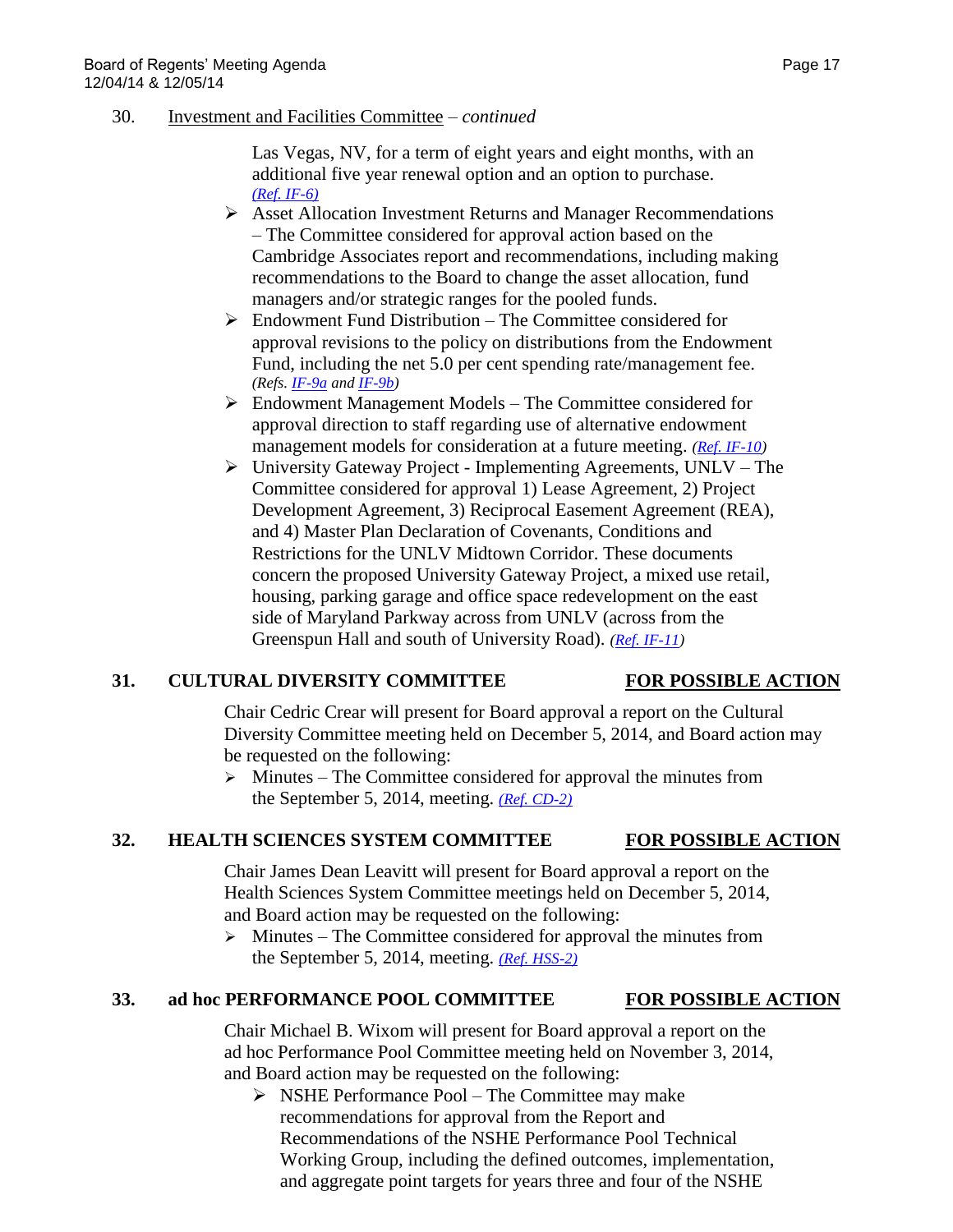### 33. ad hoc Performance Pool Committee – *continued*

Performance Pool. The Committee may recommend the Board's approval of specific action regarding the report and recommendations, including the defined outcomes, implementation, and aggregate point targets for years three and four of the NSHE Performance Pool.

# **34. ad hoc COMMUNITY COLLEGE COMMITTEE FOR POSSIBLE ACTION**

Chair Anderson will present for Board approval a report on the Community College Committee meetings held on September 26, 2014, and November 21, 2014, and Board action may be requested on the following:

On September 26, 2014:

- $\triangleright$  Committee Charge The Committee considered for approval its first review of a proposed amendment to the Board of Regents' Bylaws establishing the Community College Committee as a standing committee of the Board. The Committee reviewed a draft charge and may provide direction to staff concerning revisions to the draft. A second review of the proposed amendment to the Bylaws will occur at the Committee's November meeting. Notice of the proposed revision to the Bylaws must be provided at the December 4-5, 2014, meeting of the Board and the proposed revision will be considered for final approval by the Board at its March 5-6, 2015, meeting. *[\(Ref. CC-4\)](http://system.nevada.edu/tasks/sites/Nshe/assets/File/BoardOfRegents/Agendas/2014/sep-mtgs/cc-refs/CC-4.pdf)*
- $\triangleright$  Institutional Advisory Councils The Committee considered for approval a draft charge for the Institutional Advisory Councils. *[\(Ref. CC-5\)](http://system.nevada.edu/tasks/sites/Nshe/assets/File/BoardOfRegents/Agendas/2014/sep-mtgs/cc-refs/CC-5.pdf)*

On November 21, 2014:

- *HANDBOOK* Revision, Committee Charge The Committee considered for approval an amendment to *Handbook* Title 1, Article VI, Section 3 to establish the Community College Committee as a standing committee of the Board. Additionally, the Committee considered for approval a corresponding amendment to Section 3 to combine the Academic and Student Affairs and the Workforce, Research and Economic Development standing committees into the Academic, Research and Student Affairs Committee to conform the provisions relating to the standing committees to reflect the new standing committee charge. Based on the action taken at the November 21 meeting, the proposed revision to the Bylaws will be reviewed at the December 4-5, 2014, meeting of the Board of Regents and considered for final approval by the Board at its March 5-6, 2015, meeting. *[\(Ref. CC-2\)](http://system.nevada.edu/tasks/sites/Nshe/assets/File/BoardOfRegents/Agendas/2014/nov-mtgs/cc-refs/CC-2.pdf)*
- $\triangleright$  Institutional Advisory Councils: Charge and Interaction with Committee – The Committee considered for approval a revised charge for the Institutional Advisory Councils based on input from the September 26, 2014, ad hoc Community College Committee meeting discussions and community stakeholder reviews. *[\(Ref. CC-3\)](http://system.nevada.edu/tasks/sites/Nshe/assets/File/BoardOfRegents/Agendas/2014/nov-mtgs/cc-refs/CC-3.pdf)*
- $\triangleright$  Vice Chancellor for Community Colleges The Committee considered for approval and recommendation a plan and timeline for the appointment of a vice chancellor for community colleges along with a draft position description. *[\(Ref. CC-5\)](http://system.nevada.edu/tasks/sites/Nshe/assets/File/BoardOfRegents/Agendas/2014/nov-mtgs/cc-refs/CC-5.pdf)*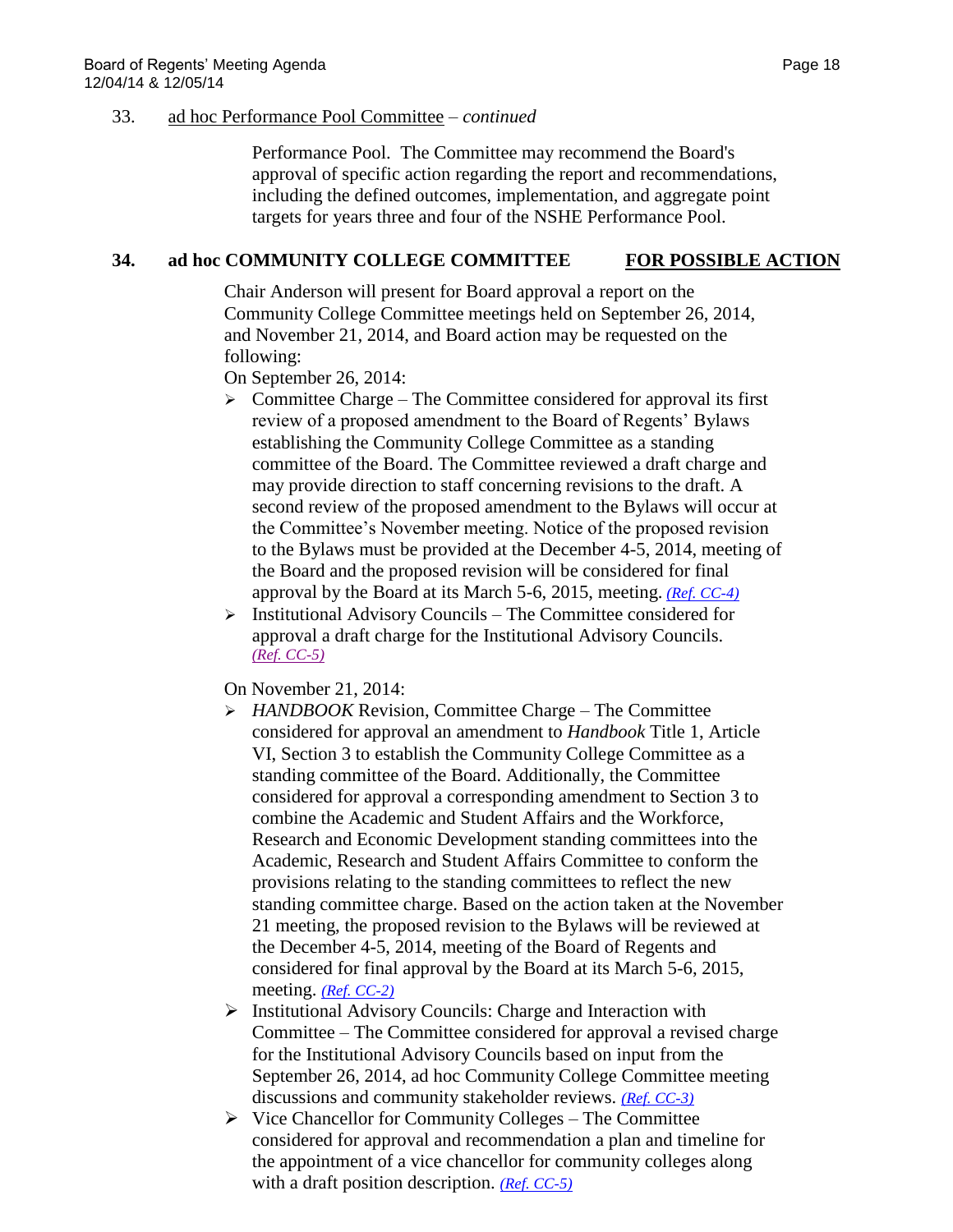## **35. MEMORANDUM OF UNDERSTANDING, FOR POSSIBLE ACTION DEVELOPMENT OF SHADOW LANE FACILITIES FOR UNLV SCHOOL OF MEDICINE AND NSHE HEALTH SCIENCES FACILITIES**

Vice Chancellor for Health Sciences Dr. Marcia Turner will provide an overview and seek approval of a Memorandum of Understanding (MOU) between Clark County and the Nevada System of Higher Education and the University of Nevada Las Vegas (UNLV) relating to joint facilities planning in the Shadow Lane area, including the reservation of the County-owned parcel located at the southeast corner of Pinto Lane and Shadow Lane for the potential development of the initial UNLV School of Medicine (UNLVSOM) and other NSHE Health Sciences facilities*. [\(Ref. BOR-35\)](http://system.nevada.edu/tasks/sites/Nshe/assets/File/BoardOfRegents/Agendas/2014/dec-mtgs/bor-refs/35.pdf)*

*ESTIMATED TIME: 20 mins.*

### **36. STATEWIDE PUBLIC MEDICAL EDUCATION FOR POSSIBLE ACTION**

Chancellor Daniel J. Klaich will provide an update on the NSHE Statewide Medical Education Steering Group's efforts to date. The presentation will include a discussion of the role of the Steering Group in overseeing the implementation of the Regents' policy and direction relating to the expansion of public medical education in Nevada. The presentation will include a review of updated materials outlining the focus and guiding principles of the Steering Group, the Vision Statements of the University of Nevada, Las Vegas School of Medicine and the University of Nevada School of Medicine deans, and other materials related to the plans to promote the expansion of public medical education in Nevada. The Chancellor requests Board approval of the Statewide Medical Education Steering Group scope and the vision statements from the UNSOM and UNLVSOM. *[\(Ref. BOR-36\)](http://system.nevada.edu/tasks/sites/Nshe/assets/File/BoardOfRegents/Agendas/2014/dec-mtgs/bor-refs/36.pdf)*

*ESTIMATED TIME: 15 mins.*

## **37. INSTITUTIONAL AFFILIATION AGREEMENT FOR POSSIBLE ACTION RENOWN HEALTH, UNIVERSITY OF NEVADA SCHOOL OF MEDICINE**

President Marc A. Johnson requests approval of an Institutional Affiliation Agreement between the University of Nevada School of Medicine (UNSOM) and Renown Health*. [\(Ref. BOR-37\)](http://system.nevada.edu/tasks/sites/Nshe/assets/File/BoardOfRegents/Agendas/2014/dec-mtgs/bor-refs/37.pdf)*

*ESTIMATED TIME: 15 mins.*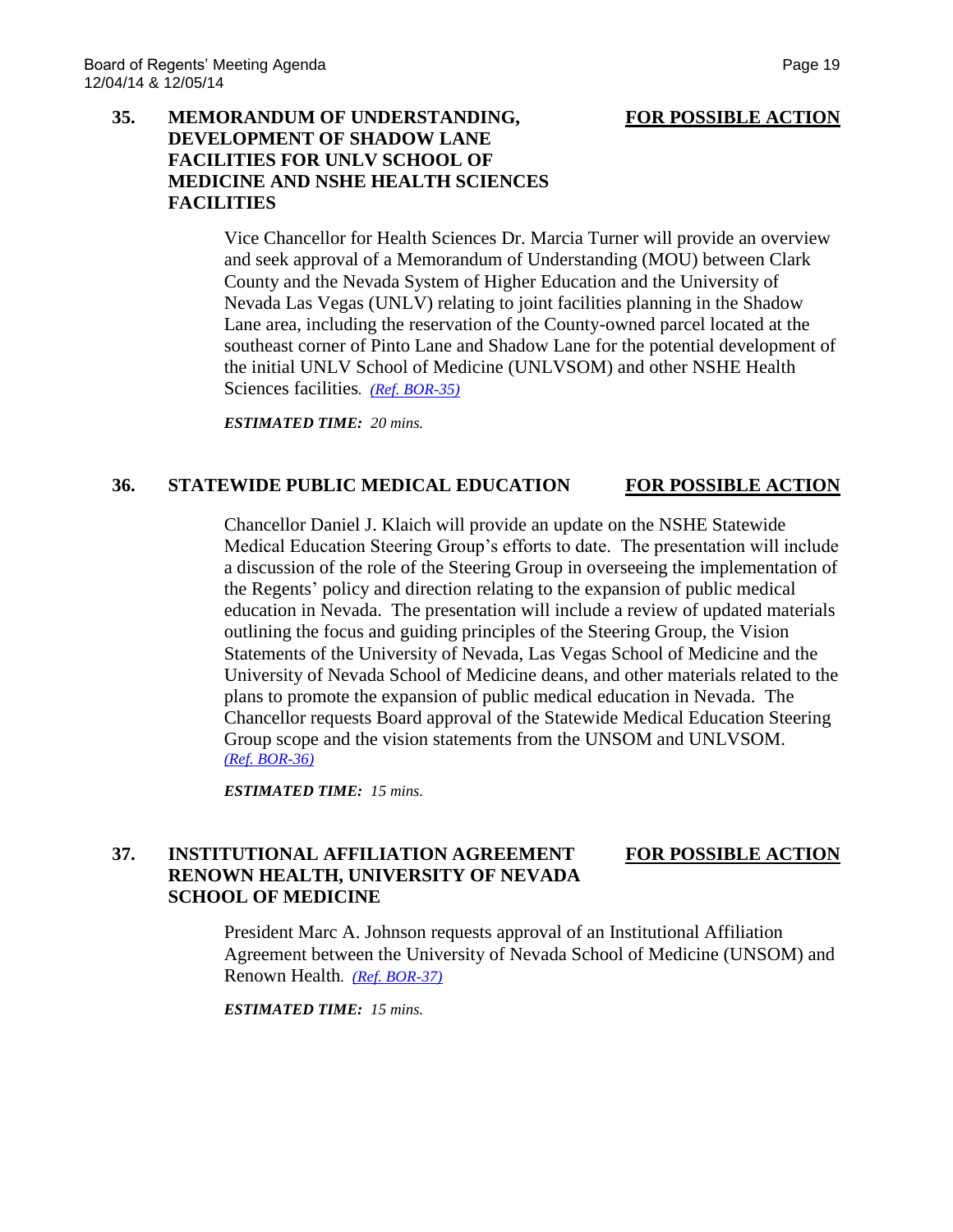### **38. MASTER AFFILIATION AGREEMENT, UNSOM FOR POSSIBLE ACTION MOUNTAIN VIEW MEDICAL CENTER**

President Marc A. Johnson requests approval of a Master Affiliation Agreement between the University of Nevada School of Medicine graduate and undergraduate medical education programs and Mountain View Medical Center. *[\(Ref. BOR-38\)](http://system.nevada.edu/tasks/sites/Nshe/assets/File/BoardOfRegents/Agendas/2014/dec-mtgs/bor-refs/38.pdf)*

*ESTIMATED TIME: 15 mins.*

### **39. FAREWELL TO OUTGOING REGENTS INFORMATION ONLY**

Board members will express their gratitude to outgoing Regents Knecht, Schofield and Blakely for their service to the Nevada System of Higher Education.

*ESTIMATED TIME: 30 mins.*

### **40. NEW BUSINESS INFORMATION ONLY**

# Items for consideration at future meetings may be suggested. Any discussion of an item under "New Business" is limited to description and clarification of the subject matter of the item, which may include the reasons for the request.

*ESTIMATED TIME: 5 mins.*

# **41. PUBLIC COMMENT INFORMATION ONLY**

Public comment will be taken during this agenda item. No action may be taken on a matter raised under this item until the matter is included on an agenda as an item on which action may be taken. Comments will be limited to two minutes per person. Persons making comment will be asked to begin by stating their name for the record and to spell their last name. The Board Chair may elect to allow additional public comment on a specific agenda item when that agenda item is being considered.

In accordance with Attorney General Opinion No. 00-047, as restated in the Attorney General's Open Meeting Law Manual, the Board Chair may prohibit comment if the content of that comment is a topic that is not relevant to, or within the authority of, the Board of Regents, or if the content is willfully disruptive of the meeting by being irrelevant, repetitious, slanderous, offensive, inflammatory, irrational or amounting to personal attacks or interfering with the rights of other speakers.

*ESTIMATED TIME: 10 mins.*